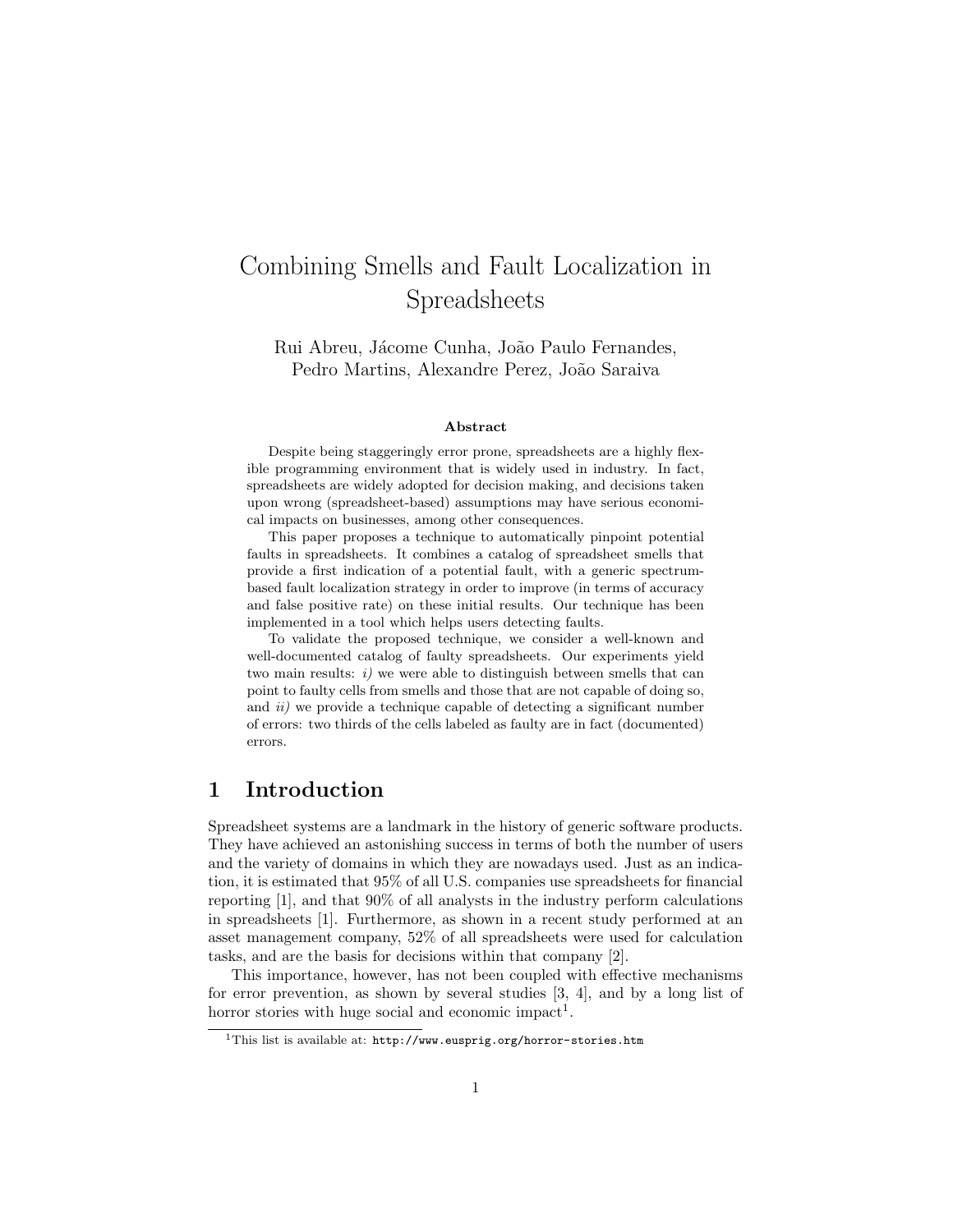One particularly regrettable example in this list involves Portugal, which currently undergoes a financial rescue plan based on intense austerity whose merit was co-justified upon [5]. The fact is that the conclusions drawn there have been publicly questioned given that a formula range error was found in the spreadsheet supporting the authors' calculations. While the authors have later re-affirmed their original conclusions, the public pressure was so intense that a few weeks later they felt the need to publish an errata of their 2010 paper. It is furthermore unlikely that the concrete social and economical impacts of that particular spreadsheet error will ever be determined.

In practice, all these evidences seem to suggest that spreadsheet error prevention, detection and debugging techniques are much needed. The natural trend of incorporating well-established programming language features under spreadsheets has been witnessed, for example, by the integration of spectrum-based fault localization methods under a spreadsheet system [6] and the identification of spreadsheet bad smells [7, 8, 9, 10]. Note that both these techniques are well established for general purpose programming languages: [11] and [12], respectively.

In this paper, we combine bad smell detection and fault localization techniques to create a new debugging framework for spreadsheets. We proceed in three distinct phases.

Firstly, we analyze the extensive catalog of spreadsheet smells that has been published in the literature [7, 8, 9, 10]. Indeed, as a smell does not necessarily correspond to an error, we seek to divide this catalog into two: i) the one of fault-inducing smells, i.e., the smells that are capable, on their own, of signaling spreadsheet errors and ii) the one of *perceived* smells, that by nature do not contribute to this goal. This analysis relies on the independent spreadsheet corpus [13], which is composed of 73 spreadsheets that contain errors that have previously been documented in detail.

Secondly, the cells that are signaled by fault-inducing smells are provided as input to a fault localization algorithm, that is, such cells are given to the algorithm as potentially being faulty. In this step, we seek to confirm the faulty nature of certain cells, or otherwise discard them as faults. Moreover, we also attempt to identify other spreadsheet cells that may have contributed to the faults identified in the previous cells (e.g. referenced cells may not be marked by the smell algorithms, but may be used in a faulty cell, making them potential faults). In the end of this step our technique has identified all the potential faults in a spreadsheet.

Finally, we have extensively evaluated the debugging method that we propose, again by using the corpus of [13]. Our results show that, on average, two out of three cells identified by our techniques are (documented) errors, and that we are able to locate ∼70% of the existing errors.

This paper is an extension of previous work [14], where the combination of spreadsheet smell detection and spectrum-based fault localization was first introduced. It improves our conference submission in the following:

1. We incorporated in our studies, and in our tool, two new smells from the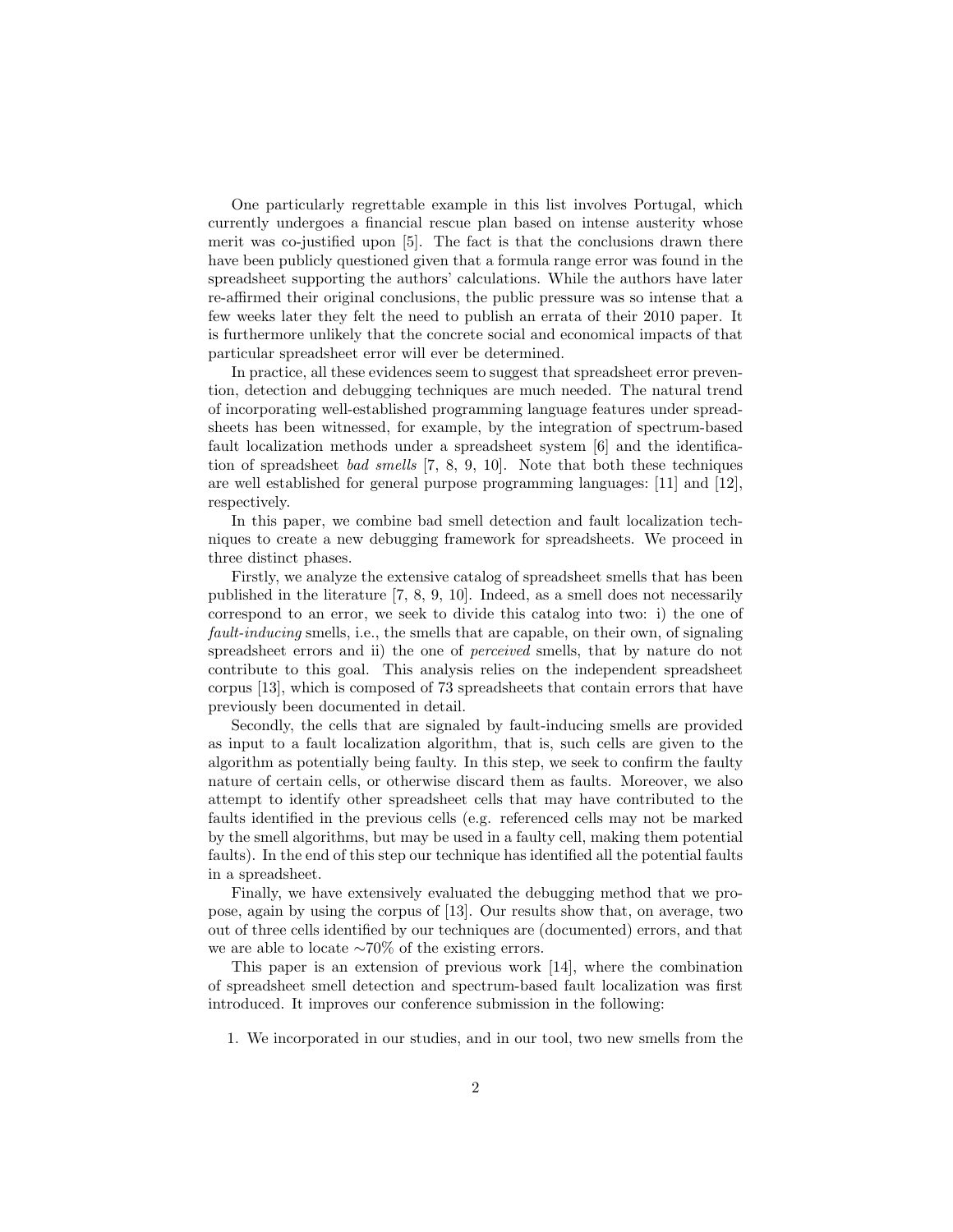|                                                      | 000                         |  | $\Box$ 1.xlsx |        |                                                       |     | 000                   |                            | $\geq$ 2.xlsx     |        |                          | <b>In</b> |
|------------------------------------------------------|-----------------------------|--|---------------|--------|-------------------------------------------------------|-----|-----------------------|----------------------------|-------------------|--------|--------------------------|-----------|
| 曲<br>$\Box$<br>$Q -$<br>Search in Sheet              |                             |  |               |        | ۴<br>$Q -$<br>$\Box$<br>曲<br>$\gg$<br>Search in Sheet |     |                       |                            |                   |        |                          |           |
|                                                      | <del>A</del> Home<br>Lavout |  | <b>Tables</b> | Charts | $\gg$<br>$\sim$                                       |     | <del>A</del> Home     | Lavout                     | <b>Tables</b>     | Charts | $\gg$                    | 选。        |
| $\odot$<br>$($ fx<br>$\div$<br>$\circ$<br><b>B26</b> |                             |  |               |        |                                                       | 131 | $\div$ $\odot$        | $\odot$ (= fx              |                   |        | $\overline{\phantom{a}}$ |           |
|                                                      | $\mathsf{A}$                |  | B.            |        | C                                                     |     |                       | A                          | B                 |        | C                        | D         |
| 1                                                    | M10-028                     |  |               |        |                                                       | ı   | M10-028               |                            |                   |        |                          |           |
| 2                                                    |                             |  |               |        |                                                       | 2   |                       |                            |                   |        |                          |           |
| 3                                                    |                             |  | Year 1        |        | Year <sub>2</sub>                                     | 3   |                       |                            | Year <sub>1</sub> |        | Year <sub>2</sub>        |           |
| 4                                                    | <b>Revenues</b>             |  |               |        |                                                       | 4   | <b>Revenues</b>       |                            |                   |        |                          |           |
| 5                                                    | <b>Sales</b>                |  | \$600 000,00  |        | \$704 000,00                                          | 5   | <b>Sales</b>          |                            | \$600 000,00      |        | \$704 000,00             |           |
|                                                      | 6<br><b>Total Revenue</b>   |  | \$600 000,00  |        | \$704 000,00                                          | 6   | <b>Total Revenue</b>  |                            | \$600 000,00      |        | \$704 000,00             |           |
| 7                                                    | <b>Expenses</b>             |  |               |        |                                                       | 7   | <b>Expenses</b>       |                            |                   |        |                          |           |
| 8                                                    | <b>COGS</b>                 |  | \$120 000,00  |        | \$112 000.00                                          | 8   | <b>COGS</b>           |                            | \$120 000,00      |        | \$112 000,00             |           |
| 9                                                    | <b>Labor Costs</b>          |  | \$75 000,00   |        | \$92 800,00                                           | 9   | <b>Labor Costs</b>    |                            | \$75 000,00       |        | \$92 800,00              |           |
| 10                                                   | <b>Salary Expense</b>       |  | \$230 000,00  |        | \$233 000,00                                          | 10  | <b>Salary Expense</b> |                            | \$230 000,00      |        | \$233 000,00             |           |
| 11                                                   | <b>Rent Expense</b>         |  | \$36 000,00   |        | \$36 000,00                                           | 11  | <b>Rent Expense</b>   |                            | \$36 000,00       |        | \$36 000,00              |           |
| 12                                                   | <b>Total Expenses</b>       |  | \$461 000,00  |        | \$473 800,00                                          | 12  | <b>Total Expenses</b> |                            |                   | 461000 | 473800                   |           |
| 13                                                   | <b>Income Before Taxes</b>  |  | \$139 000,00  |        | \$230 200,00                                          | 13  |                       | <b>Income Before Taxes</b> |                   | 139000 | 230200                   |           |
| 14                                                   | Taxes (25%)                 |  | \$34 750,00   |        | \$57 550.00                                           | 14  | Taxes (25%)           |                            |                   | 34750  | 57550                    |           |
| 15                                                   | Net Income                  |  | \$104 250.00  |        | \$172 650.00                                          | 15  | Net Income            |                            |                   | 104250 | 172650                   |           |
| 16                                                   |                             |  |               |        |                                                       | 16  |                       |                            |                   |        |                          |           |
| 17                                                   |                             |  |               |        |                                                       | 77  |                       |                            |                   |        |                          |           |
| E                                                    | $-4 + + +$<br>田田            |  | Original $+$  |        |                                                       | 團   | 日日                    | $+ + + + +$                | Original $+$      |        |                          |           |
|                                                      |                             |  |               |        |                                                       |     |                       |                            |                   |        |                          |           |

(a) Spreadsheet with errors. (b) Spreadsheet with faults located.

Figure 1: The same spreadsheet before and after our fault detection technique is applied.

literature; these smells were included since they signal potential problems in spreadsheet cells;

This addition can be seen in Sections 3 and 5;

2. We provided a more detailed introduction to the application of spectrumbased fault localization to the spreadsheet domain, supported by a running example explaining the focal steps. Also presented is a sensibility analysis evaluating the diagnostic approach's ability to handle misclassified input;

This addition can be seen in Section 4;

3. We analyzed the error detection nature of these smells, in the line of what we have done in the past with all other smells in our catalog, and classified them as either Fault-inducing or Perceived;

This addition can be seen in Section 6;

4. We included the one that is indeed Fault-inducing in the combination of smells that our technique is based on;

This addition can be seen in Section 7;

5. We validated our technique considering a totally new case study; we have taken a well know, error free, repository of spreadsheets from the literature, with the aim on finding how many false positives our technique signals. We observed numbers of around 1,5%;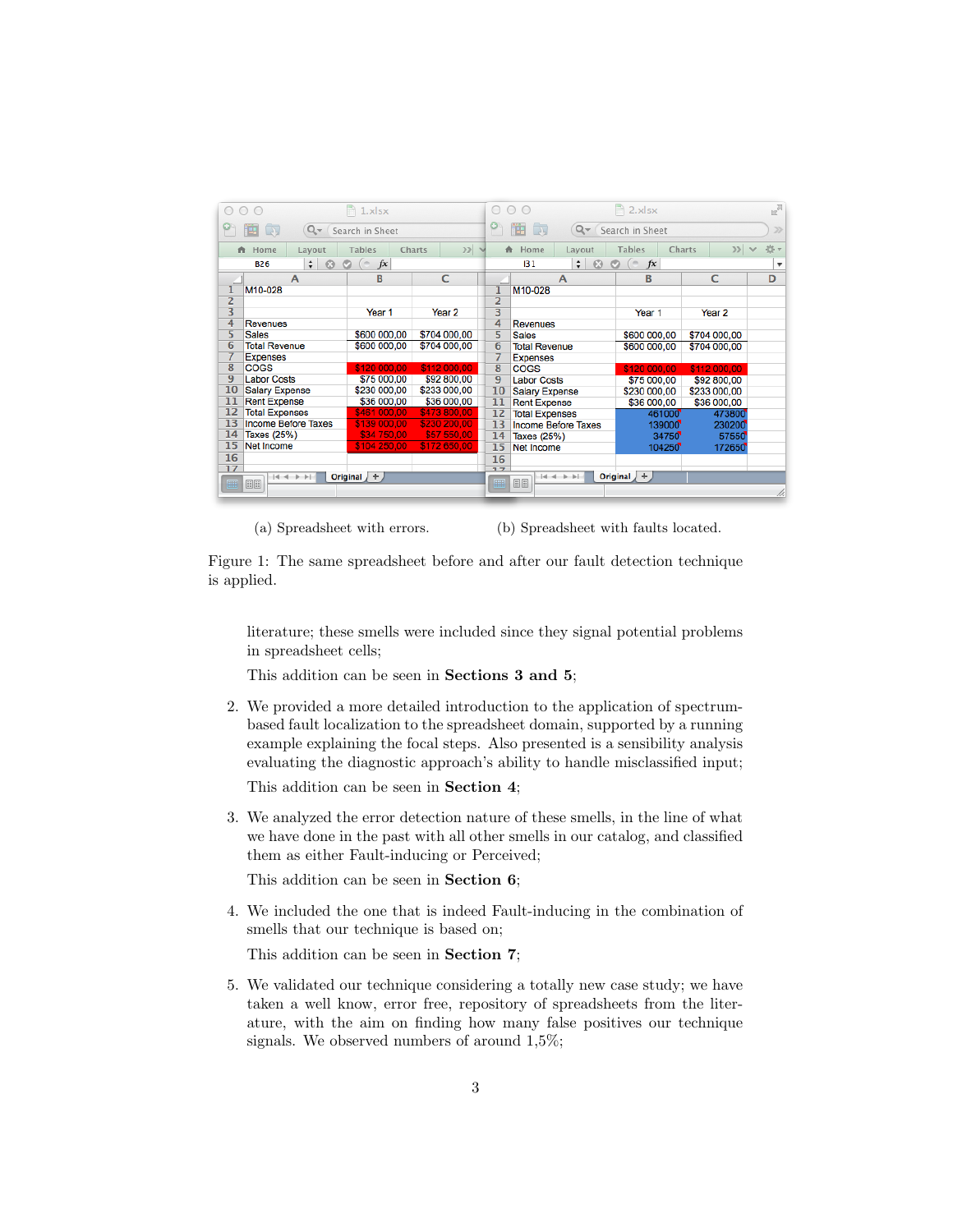This addition can be seen in Section 8;

6. We updated the related work section to feature the latest work on spreadsheet debugging.

This addition can be seen in Section 9;

This paper is organized as follows. We start by presenting an example to motivate our approach in Section 2. In Section 3 we briefly review the smells proposed for spreadsheets. We continue in Section 4 introducing the current techniques for spectrum-based fault localization. The tool we have implemented is explained in detail in Section 5. In Section 6 we evaluate how each smell would behave as a fault detector and filter out those that cannot explain any fault. Section 7 details how to use smells as inputs to a spectrum-based fault localization algorithm to find errors in spreadsheets. In Section 9 we discuss related work and finally in Section 10 we draw some conclusions and present future work.

## 2 Motivation

This section motivates our approach using a spreadsheet taken from the spreadsheet corpus of [13]. This spreadsheet can be seen in Figure 1a and represents the estimated expenses and revenues of a company for two different years, with parameters like labor, rent, and taxes. This spreadsheet has ten cells whose observed values are wrong (marked with red<sup>2</sup> in Figure 1a). As the net income depends on other values that are wrong (since B15=B13-B13 and C15=C13-c14), the ultimate goal of using such a spreadsheet is compromised and will produce incorrect estimations.

In our approach, the first step to find these faulty cells is to apply spreadsheet smells, individually or in combination, and label the cells that are considered smelly (but not necessarily faulty). In a second step of our approach, the cells identified previously as smelly act as input to a fault localization algorithm that points out potential problematic cells. Finally, we signal toxic cells, i.e., cells that work as dependencies of faulty ones. Finally, we point a set of cells that we indicate as being potentially faulty.

Let us consider the spreadsheet of Figure 1a. Just by considering a single spreadsheet smell – Multiple References<sup>3</sup> – combined with a fault-localization algorithm allows us to identify the errors marked with blue in the spreadsheet of Figure 1b.

We see that, in this particular case, 8 out of 10 errors were found by our method. Moreover, in this example, our approach did not produce any false positives. That is to say that it did not mark as faulty any correct cell. In this paper we consider a full catalog of spreadsheet smells and a large corpus of

<sup>&</sup>lt;sup>2</sup>We assume colors are visible on final digital/printed versions of this paper.

<sup>&</sup>lt;sup>3</sup>This smell appears when a formula references too many cells, reducing its understandability.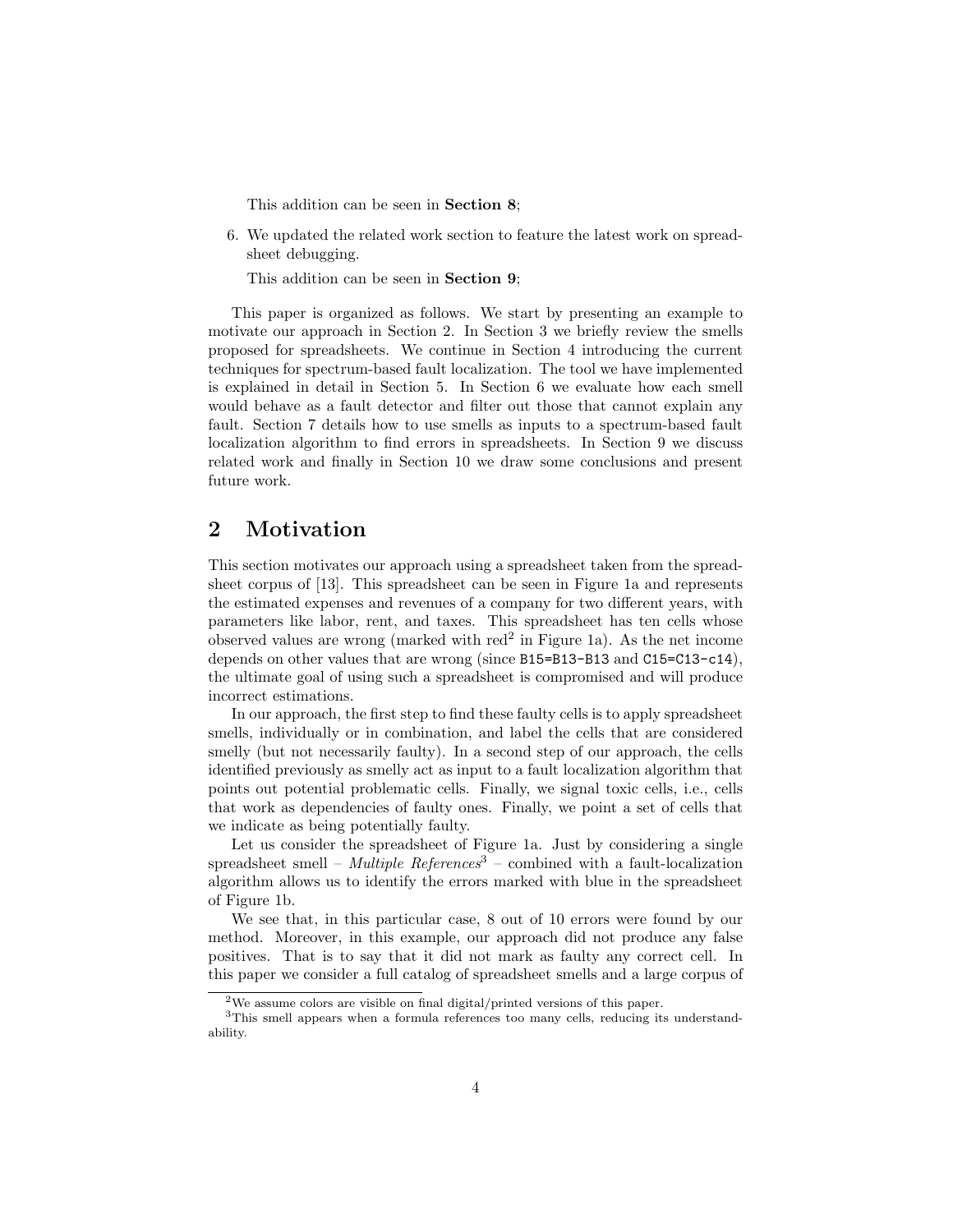documented faulty spreadsheets. Our approach is able to locate more than 70% of the corpus' faulty cells. About 2 out of 3 cells that we identify correspond to a (documented) fault.

## 3 Spreadsheet Smells

The concept of *code smell* (bad *smell*, or just *smell*) was introduced by Martin Fowler as a first symptom that may correspond to a deeper problem in a system [12]. This means that a smell does not always imply an error. For example, a method with ten parameters, despite being smelly, may be perfectly implemented.

Along with the definition of smell, Martin Fowler also proposed an initial catalog of potential problems in the form of smells. Although this catalog was originally defined for source code, the smells identified in it may sometimes be applied to other artifacts, such as spreadsheets.

Fowler's work inspired several authors to propose different catalogs of smells for spreadsheets. We have taken the union of all the proposed catalogs, obtaining the comprehensive list shown below. The first six smells in this list were proposed in [9, 15], and exploit, for example, statistical properties of spreadsheet data in the same row/column. The following five smells (7 to 11) have appeared in [8], and refer to spreadsheet formulas. The next group of four smells (12 to 15) in this list deals with inter-worksheet smells [7]. Finally, the last two smells (16 and 17) were defined to find problematic cells in regions in spreadsheets  $[16]^4$ .

Each smell in the following list has a number which will be used later on for identification:

- 1 Standard Deviation: This smell detects, for a group of cells holding numerical values, the ones that do not follow their normal distribution.
- 2 Empty Cell: Cells that are left empty but that occur in a context that suggests they should have been filled in are detected by this smell.
- 3 Pattern Finder: This smell finds patterns in a spreadsheet such as a row containing only numerical values except for one cell holding a label/formula or being empty.
- 4 String Distance: Typographical errors are frequent when inputing data. In order to try to detect these type of errors in spreadsheets, this smell signals string cells that differ minimally with respect to other surrounding cells.
- 5 Reference to Empty Cells: The existence of formulas pointing to empty cells is a typical source of spreadsheet errors. This smell detects such occurrences.

<sup>4</sup>Actually, this work presents other smells, but some of them are already included in the list we present, and others do not apply to our work; indeed, we rely on cells being signaled by smells, and these mark entire regions of the spreadsheet.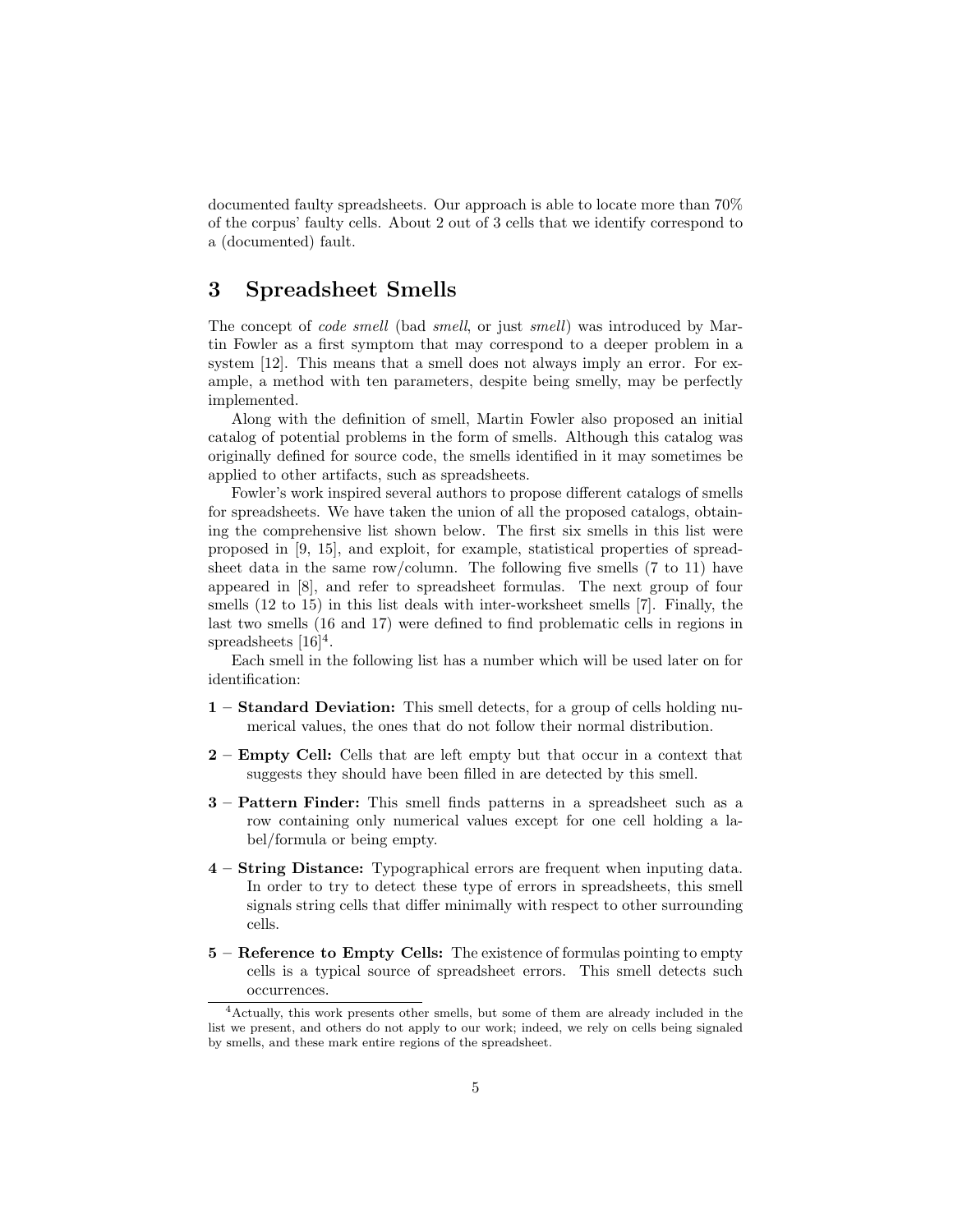- 6 Quasi-Functional Dependencies: In [17] it is described a technique to identify dirty values using a slightly relaxed version of Functional Dependencies (FD) [18]. There exists a FD from a column A to a column B if multiple occurrences of the same value in A always correspond to the same value in B, except for a small number of cases.
- 7 Multiple Operations: This smell is inspired by the well-known code smell Long Method. As in long methods, formulas with many different operations will likely be hard to understand. This is especially problematic in spreadsheets since in most spreadsheet systems, there is limited space to view a formula, causing long ones to be cut off.
- 8 Multiple References: This smell appears when a formula references many different cells, reducing its understandability. An example is: SUM(A1:A5; B7; C18; C19; F19).
- 9 Conditional Complexity: As also happens in source code, this smell detects formulas with many conditional operations. For example: IF(A3=1, IF(A4=1, IF(A5<34700, 50)), 0).
- 10 Long Calculation Chain: Spreadsheet formulas can create chains of calculations since they can refer to other formulas. To understand the purpose of such formulas, users must trace along multiple steps to find the origin of the data and intermediate calculations.
- 11 Duplicated Formulas: This smell indicates that similar snippets of code are used throughout a class. This also happens in spreadsheets since some formulas are partly the same as others. For example, SUM(A1:A6)+10% and SUM(A1:A6)+20% have the first part duplicated.
- 12 Inappropriate Intimacy: This smell was proposed to flag classes with too many dependencies of another class. In spreadsheets this can be adapted to recognize a worksheet that is too much related to a second one.
- 13 Feature Envy: This smell appears when a formula is more interested in cells from another worksheet, which suggests it should be moved to it.
- 14 Middle Man: A middle man is a class that delegates most of its operations to other classes, and does not contain enough logic to justify its own existence. In spreadsheets this occurs if a 'middle man' formula contains only a reference to other cells, like the formula =Sheet1!A2.
- 15 Shotgun Surgery: This happens in spreadsheets when a formula is referred by many different formulas in different worksheets, which implies that one change results in the need of making a lot of little changes
- 16 Switch Statements: It is accepted that complex formulas may be the cause of errors. This smell signals cell using the formulas IF, LOOKUP, CHOOSE, INDEX, MATCH, and OFFSET.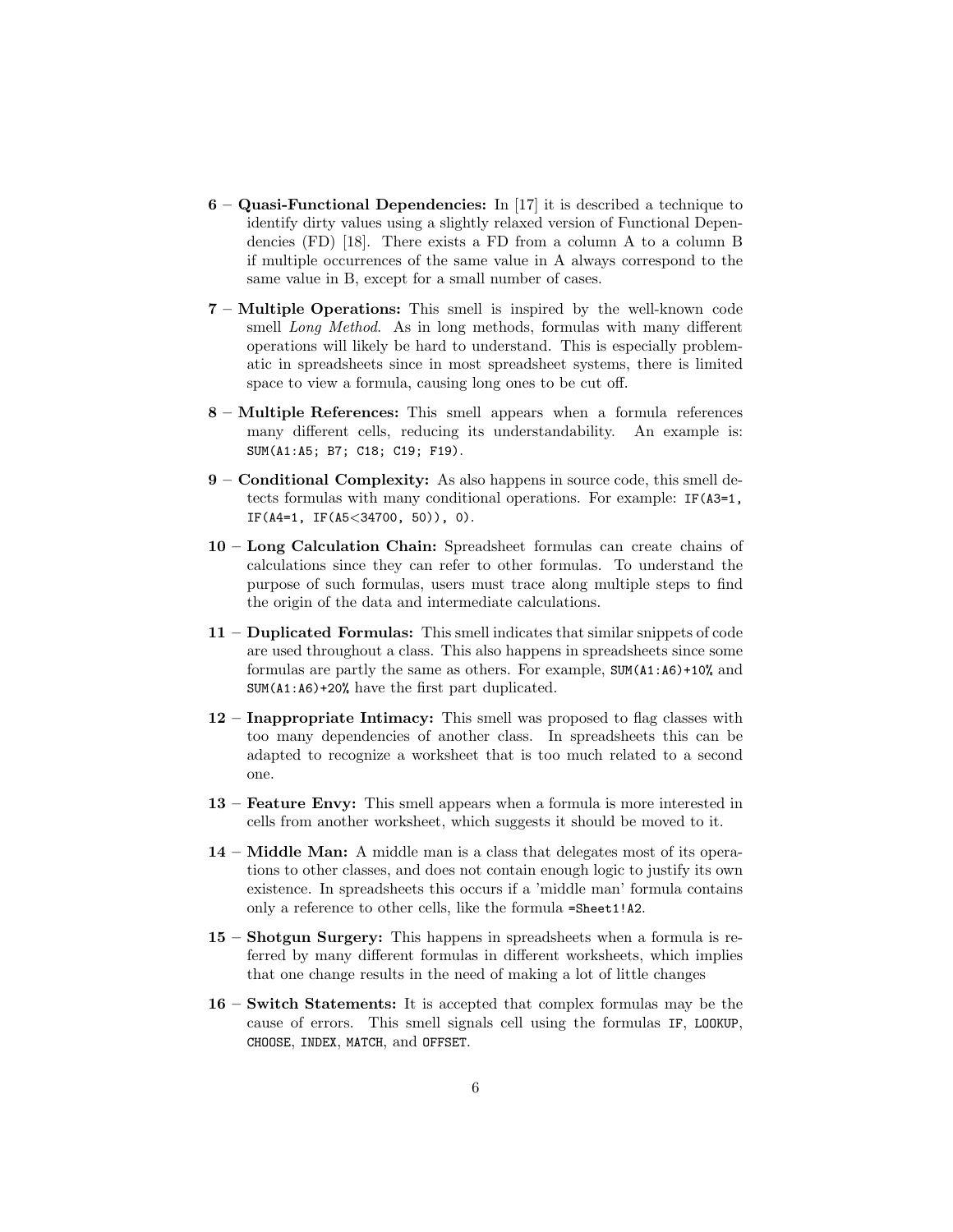17 – Temporary Field: This smell points to hidden formulas or zero-width formula arguments, as these may be difficult to check for correctness.

## 4 Spectrum-based Fault Localization

In this section we describe the Spectrum-based Fault Localization (SFL) approach to software debugging, and present its application to find faults in spreadsheets.

### 4.1 Software Debugging with SFL

SFL is a debugging technique that calculates the likelihood of a software component being faulty [19]. SFL exploits coverage data collected from passed/failed system runs. A passed run is a program execution that is completed correctly (thus behaving as expected), and a failed run is an execution where an error was detected [11]. The criteria for determining the execution outcome can be from a variety of different sources, namely test case results and program assertions, among others. The coverage data is collected at runtime, via instrumentation, and is used to build a hit-spectra matrix.

The hit spectra of N executions constitutes a binary  $N \times M$  matrix A, where M corresponds to the instrumented components of the program. In this binary matrix, each column  $i$  represents a system component and each row j represents an execution (e.g., a test case). A matrix entry  $a_{ij}$  represents whether component i was involved  $(1)$  or not  $(0)$  in a particular execution j. The information of passed and failed runs is gathered in an  $N$ -length vector  $e$ , called the error vector. The pair  $(A, e)$  serves as input to the SFL technique.

After gathering the input information, the next step consists in determining what columns of the matrix A resemble the error vector e the most. This is done by quantifying the resemblance between these two vectors by means of similarity coefficients [20]. These coefficients are used to estimate the suspiciousness of a given software component being faulty, as its similarity coefficient (relative to the error vector) and its failure probability are directly related [21].

Several similarity coefficients do exist [11]. One of the best performing similarity coefficients for fault localization is the Ochiai coefficient [21, 22]. This coefficient was initially used in the molecular biology domain [23], and is defined as follows:

$$
s_O(j) = \frac{n_{11}(j)}{\sqrt{(n_{11}(j) + n_{01}(j)) \cdot (n_{11}(j) + n_{10}(j))}}
$$
(1)

where  $n_{pq}(j)$  is the number of runs in which the component j has been touched during execution  $(p = 1)$  or not touched during execution  $(p = 0)$ , and where the runs failed  $(q = 1)$  or passed  $(q = 0)$ , as depicted in the dichotomy matrix seen in Table 1. For instance,  $n_{11}(j)$  counts the number of times component j has been involved in failed executions, whereas  $n_{10}(j)$  counts the number of times component j has been involved in passed executions.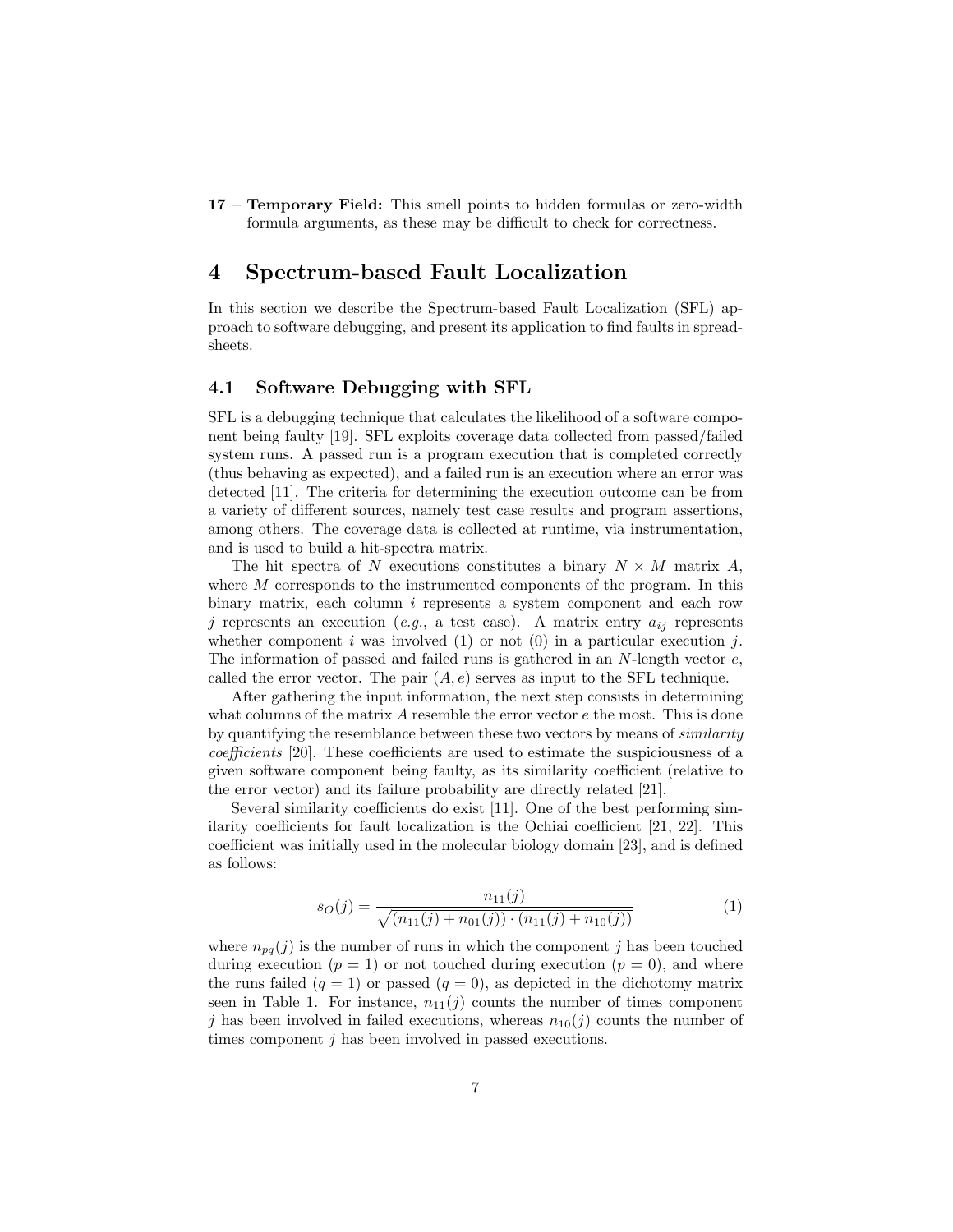Table 1: Dichotomy Matrix of a component.

|                        | Not Involved   Involved |          |
|------------------------|-------------------------|----------|
| <b>Correct Outcome</b> | $n_{00}$                | $n_{10}$ |
| Incorrect Outcome      | $n_{01}$                | $n_{11}$ |

The similarity coefficients that are computed can rank the system components according to their suspiciousness of containing the fault. A list of components, sorted by their similarity coefficient, is then presented to the user, helping prioritize his/her inspection of software components to pinpoint the root cause of the observed failure.

#### 4.2 Spreadsheet Fault Localization with SFL

To better illustrate the application of SFL on the spreadsheet domain, we present a faulty spreadsheet in Figure 2, to act as a running example throughout this section. The example is adapted from [24].



(c) Faulty version formula view.

Figure 2: Running example of a faulty spreadsheet.

This spreadsheet is used to calculate the grades of students enrolled in a course. It sums each student's assignments (cells D2 and D3) and averages them with their exams, to compute the final grade (cells F2 and F3). Average assignment grades for all students are also computed (cells B4, C4 and D4). Figure 2a depicts the correct version of the spreadsheet and Figure 2b a faulty version of the same document. Figure 2c shows the formula view of the faulty spreadsheet. In the faulty version, the computation of the total assignment grade for Student 2 (cell D3) is incorrect because the cell's SUM formula has the wrong area as argument (i.e.,  $SUM(C2)$  instead of  $SUM(C2:C3)$ ). That also influences the value of Student 2's final grade (cell F3) and the average assignment grade (cell D4). This can happen, for instance, when a teacher inserts a new assignment in the grades spreadsheet for her course, and forgets to update the calculations that are influenced by that insertion. Next, we show how SFL can be used to pinpoint the fault in cell D3.

In order to use a traditional software debugging technique (like SFL) to aid spreadsheet fault localization, adaptations to this scope need to be performed [6,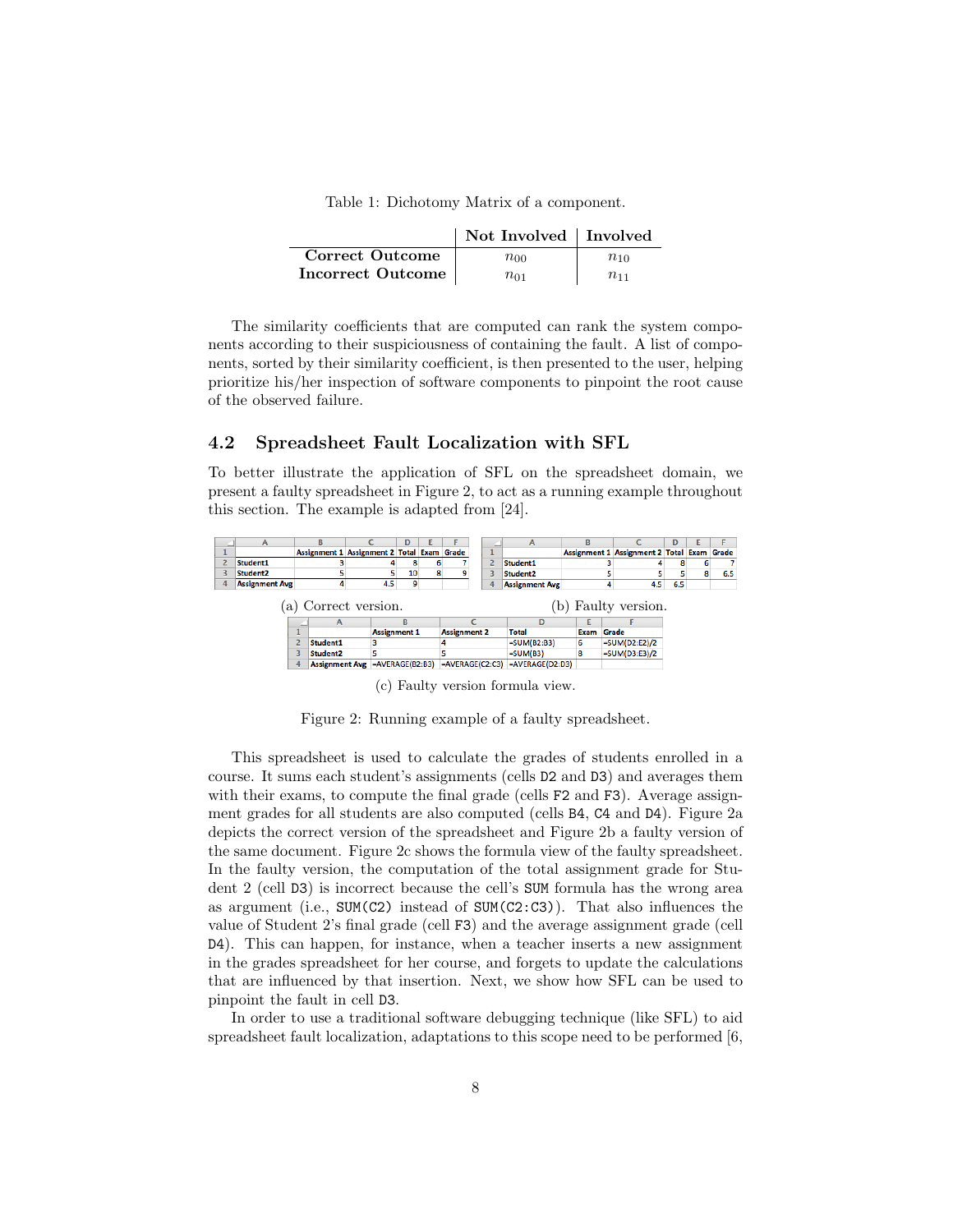24]. This happens because, in the spreadsheet paradigm, the concept of test case executions is non-existent. Code coverage also does not exist since there are no explicit lines of code like in traditional programming paradigms.

An *output cell* is a particular cell that is not referenced by any other cell. The set of output cells of a spreadsheet generally corresponds to the relevant information users look for in a spreadsheet as they typically are the final result of one or more computations on the data. Relating to SFL, each output cell is equivalent to a test on the system, therefore the error vector represents the correctness of the set of output cells. If we consider the running example in Figure 2, the set of output cells is

$$
Output \ cells = \{ \texttt{F2}, \texttt{F3}, \texttt{D4}, \texttt{C4}, \texttt{B4} \}
$$

To populate each row of the hit-spectra matrix, we need the coverage of each output cell. Although there is no concept of coverage in spreadsheets, the transitive closure of a cell's references (also known as the cone [6]) shares many similarities. A *cone*, which represents the data dependencies of each cell, and is given by:

$$
Cone(c) = c \cup \bigcup_{c' \in \text{refs}(c)} \text{Cone}(c') \tag{2}
$$

where  $\text{refs}(c)$  is the set of cells that cell c references. A cone can be computed for every cell in a spreadsheet.

| Output cell | Cone                         |
|-------------|------------------------------|
| B4          | ${B2, B3, B4}$               |
| C4          | ${C2, C3, C4}$               |
| D4          | {B2, B3, C2, C3, D2, D3, D4} |
| F2          | ${B2, C2, D2, E2, F2}$       |
| F3          | ${B3, C3, D3, E3, F3}$       |

Table 2: Running example's output cells and their cones.

Table 2 shows the cones for every output cell from the Figure 2 example.

The hit-spectra matrix and the error vector allow the use of the SFL algorithm to compute the failure suspiciousness of each spreadsheet cell. We have chosen the Ochiai coefficient as the suspiciousness metric for spreadsheet subjects because, according to a recent empirical study comparing similarity measures to diagnose spreadsheets [24], this coefficient was shown to be one of the best performing. Table 3 depicts the hit-spectra that feeds the SFL approach, the dichotomy matrix computations for each cell, and the result of the Ochiai similarity coefficient. Note that cell D3, which is highlighted with a gray background, is the faulty cell. As we can see, the faulty cell is at the top of the ranking of fault candidates.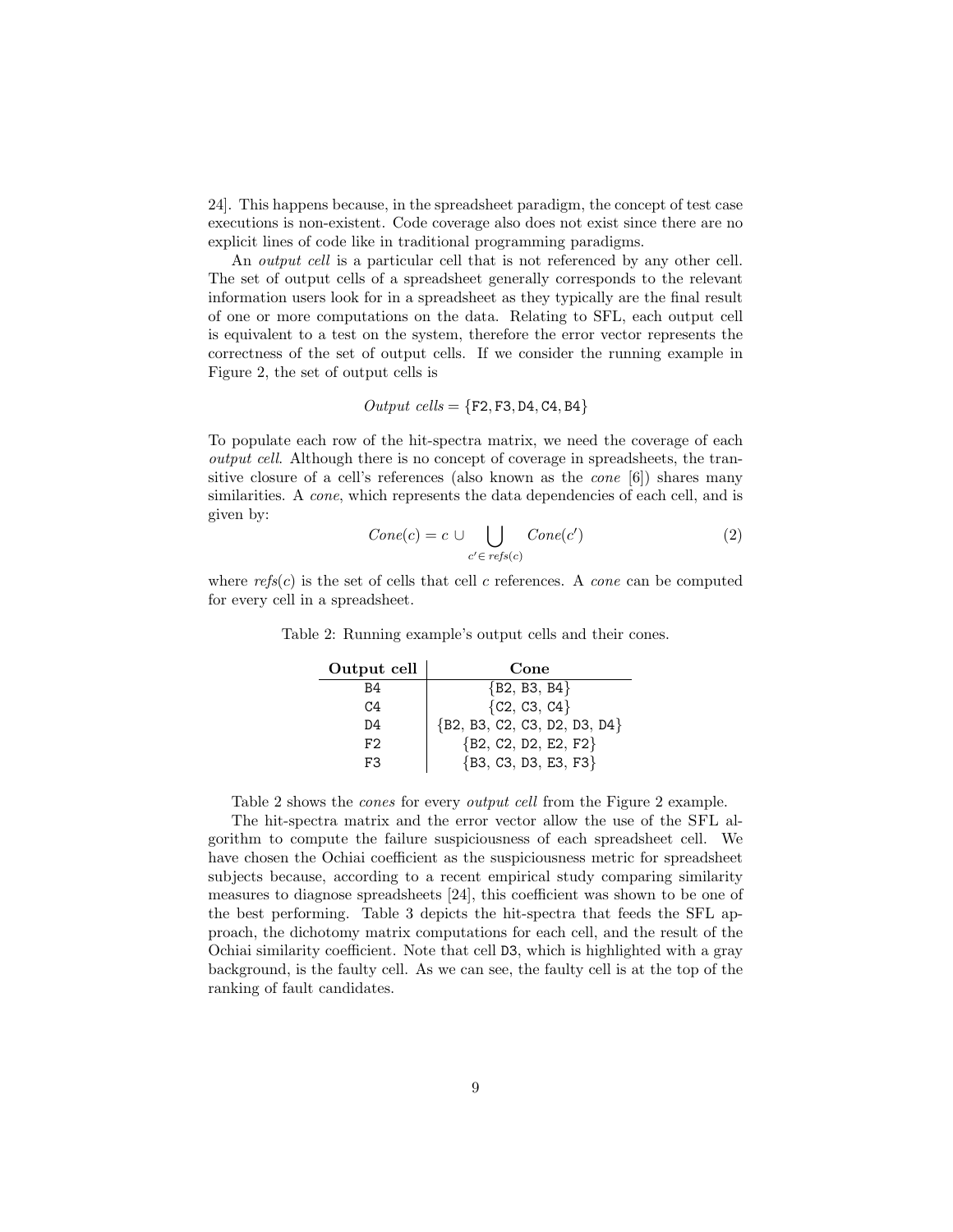Table 3: Hit spectra

|                | Spectra        |    |                |    |           | Dichotomy Matrix |                |                |                | <b>SFL Results</b> |               |  |
|----------------|----------------|----|----------------|----|-----------|------------------|----------------|----------------|----------------|--------------------|---------------|--|
| Cell           | B <sub>4</sub> | C4 | D <sub>4</sub> | F2 | F3        | $n_{00}$         | $n_{01}$       | $n_{10}$       | $n_{11}$       | Ochiai             | Ranking       |  |
| B <sub>2</sub> |                |    |                |    |           | T                |                | $\overline{2}$ |                | 0.41               | 8             |  |
| B <sub>3</sub> |                |    |                |    |           | $\overline{2}$   | 0              | $\mathfrak{D}$ |                | 0.58               |               |  |
| <b>B4</b>      |                |    |                |    |           | $\mathfrak{D}$   | $\overline{2}$ |                | $\theta$       | 0.00               | 9             |  |
| C <sub>2</sub> |                |    |                |    |           |                  |                | $\overline{2}$ | T              | 0.41               | 8             |  |
| C3             |                |    |                |    |           | $\overline{2}$   | 0              |                | $\overline{2}$ | 0.82               | $\mathcal{D}$ |  |
| C <sub>4</sub> |                |    |                |    |           | $\mathfrak{D}$   | $\overline{2}$ |                | $\theta$       | 0.00               | 9             |  |
| D <sub>2</sub> |                |    |                |    |           | 3                |                | 0              | 1              | 0.71               | 3             |  |
| D <sub>3</sub> |                |    |                |    | $\bullet$ | 3                | $\overline{0}$ | $\Omega$       | $\overline{2}$ | 1.00               |               |  |
| D4             |                |    |                |    |           | 3                | 1              | $\Omega$       | 1              | 0.71               | 3             |  |
| E2             |                |    |                |    |           | $\overline{2}$   | $\overline{2}$ |                | $\theta$       | 0.00               | 9             |  |
| E3             |                |    |                |    |           | 3                |                | 0              |                | 0.71               | 3             |  |
| F <sub>2</sub> |                |    |                |    |           | $\mathfrak{D}$   | $\overline{2}$ |                | $\theta$       | 0.00               | 9             |  |
| F3             |                |    |                |    |           | 3                | 1              | $\Omega$       | 1              | 0.71               | 3             |  |
| Error vector   |                |    |                |    |           |                  |                |                |                |                    |               |  |

### 4.3 Misclassification of errors

As discussed in the previous subsection, the SFL approach needs a spreadsheet's output cells to be labeled as correct/incorrect to perform the diagnosis. Depending on the error detection technique used, some data can be potentially mislabeled. Therefore, high tolerance to eventual mistakes is paramount for SFL to be applicable in most real-world scenarios.

To assess how our approach behaves when the error vector is incorrectly labeled, we consider the concepts of error misclassification rate and quality of diagnosis. Error misclassification rate is the probability that an output cell is labeled as correct when it was, in fact, incorrect (or vice versa). A misclassification rate of 0.0 means that every output cell is accurately labeled. Conversely, a misclassification rate of 1.0 means that every output cell is labeled erroneously.

Quality of diagnosis is given by the following formula

$$
Quality = 1 - \frac{|\{j|j > f, \forall j \in S\}| + \frac{1}{2}(|\{j|j = f, \forall j \in S\}| - 1)}{|S|}
$$
(3)

where S is the list of the similarity coefficient values for every component and f is the similarity coefficient value of the faulty component. A quality of 1.0 means that the user only needed to inspect one component to reach the fault (i.e., the fault was at the top of the ranking). A quality of 0.0 means that, by following the ranking, the user needs to inspect all components to reach the fault.

Figure 3 shows the impact of the misclassification rate on the quality of diagnosis for different hit-spectra gathered from software programs such as Rhino<sup>5</sup>

<sup>5</sup>Available at https://developer.mozilla.org/en-US/docs/Rhino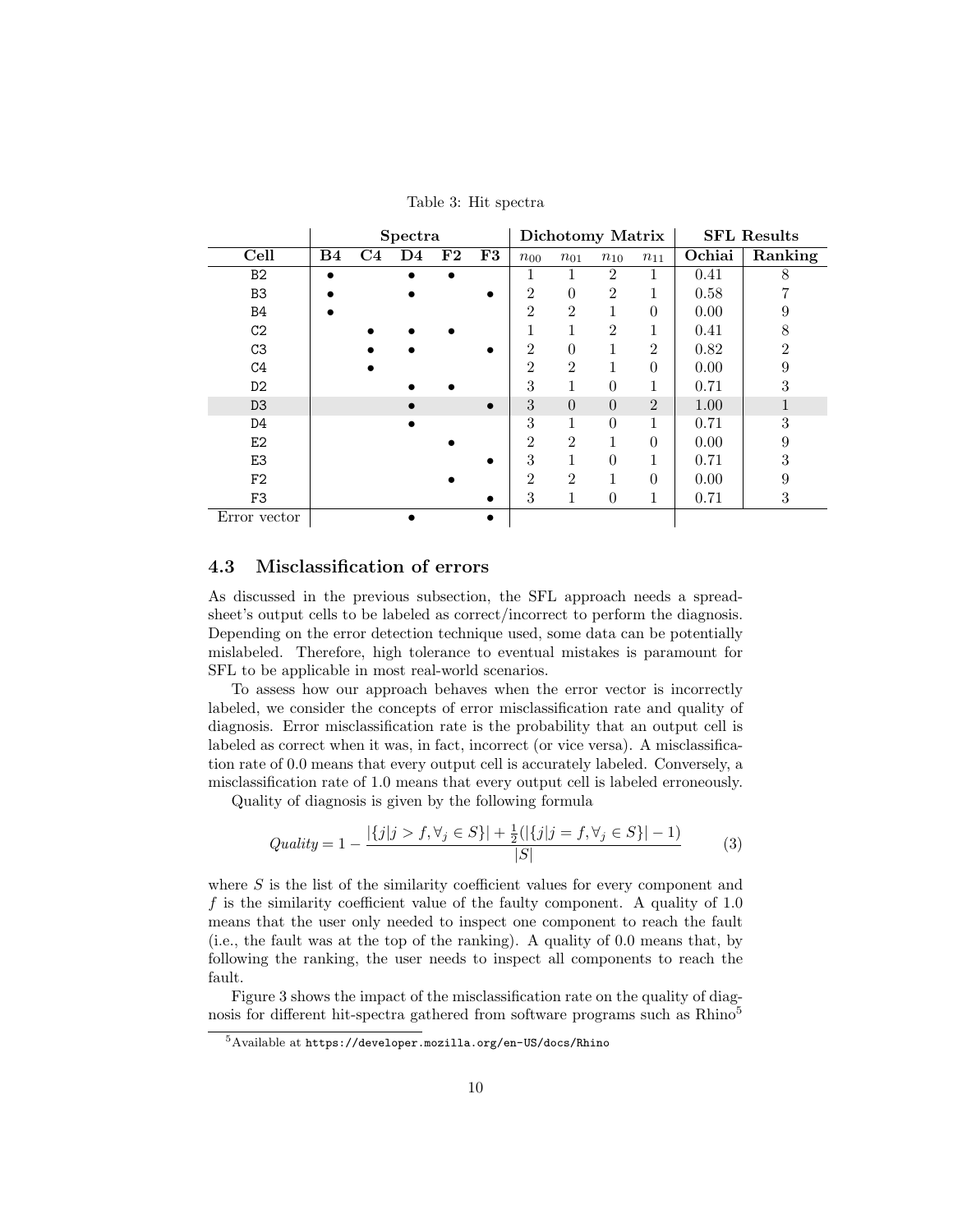

Figure 3: Quality of diagnosis versus misclassification rate.

and JHotDraw<sup>6</sup>. As we can see, even having 20% of error misclassification does not produce a decrease in diagnostic quality using the SFL technique. Even at 50% misclassification (meaning, in the case of the spreadsheet domain, that every other output cell is erroneously classified as correct/incorrect), the quality of diagnosis is still 0.7. SFL is, then, very resilient to mistakes in the data it consumes do compute the diagnostic, making it the ideal diagnostic algorithm to be used in conjunction with different error detection sources, such as using code smells.

This result is corroborated in the work of Hofer et al. [24, 25], which has also shown that we can consider only a subset of cones (i.e., a only a subset of the spectra's rows) to arrive at the same diagnostic accuracy.

## 5 The FaultySheet Detective Framework

We have extended our *SmellSheet Detective* tool [15] in order to fully implement all the smells in the spreadsheet catalog, and to implement the algorithms for fault localization. This is an extension from previous works [9], and the upgraded version of this tool was used to perform the experiments presented in this paper. This new tool is termed FaultySheet Detective [26].

The FaultySheet Detective supports both spreadsheets written in the desktop spreadsheet system Excel and spreadsheets hosted on the Google Drive cloud platform. The support for online spreadsheets was added because migration from desktop to online-based applications is becoming very common, with popular office suites seeing online versions.

<sup>6</sup>Available at http://www.jhotdraw.org/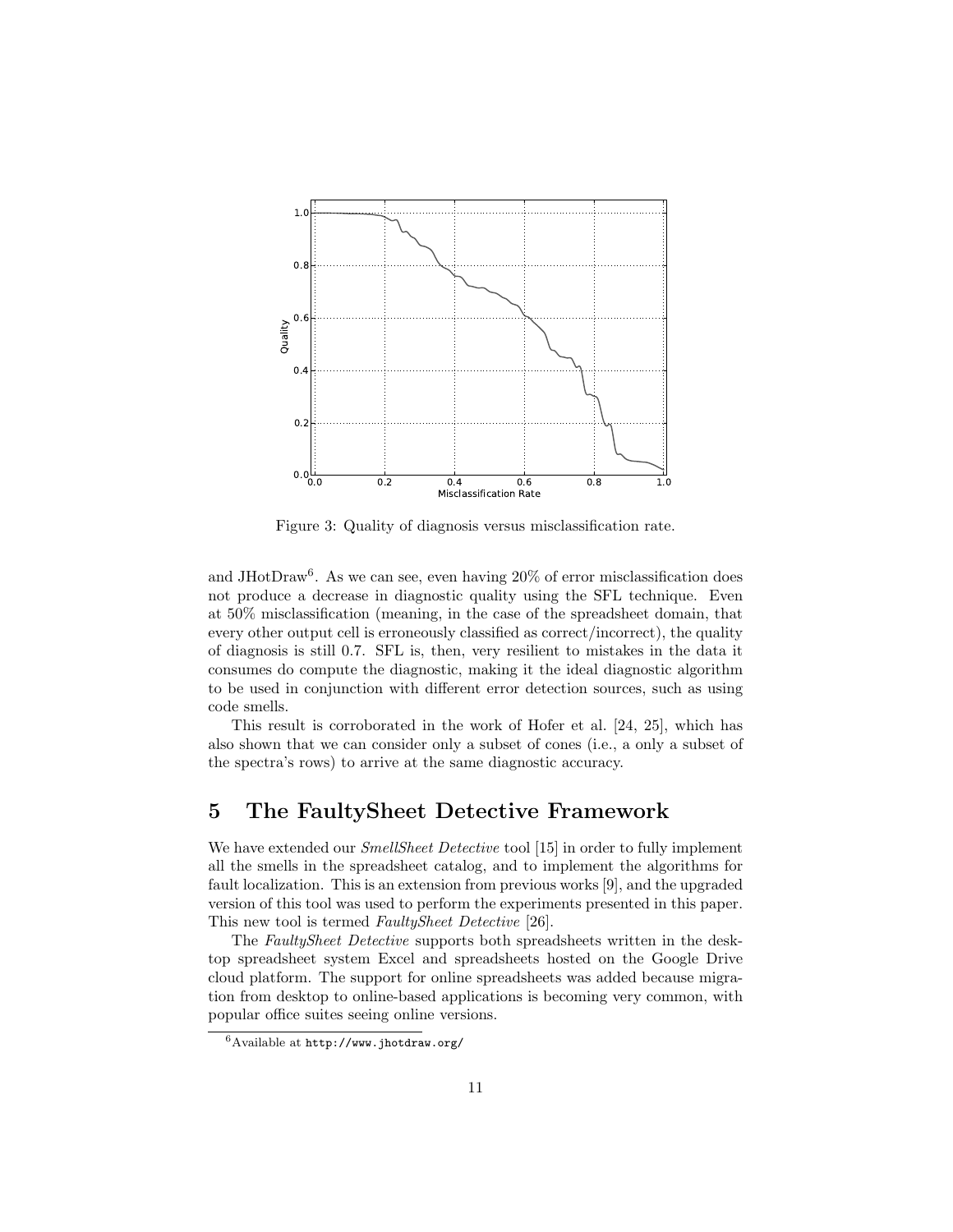

Figure 4: The Spreadsheet Analysis Framework we used.

The use of Google Drive's variant of our tool requires a registered and valid login on that platform. Our tool allows the analysis of one spreadsheet at a time, but within it the user can choose either a single worksheet or the full spreadsheet.

This tool uses the Java API Apache  $POI<sup>7</sup>$ , in its version 3.8, for manipulating various file formats based upon the Office Open XML standards (OOXML). To read and write Microsoft's Excel files, it uses the Microsoft's OLE 2 Compound Document format API.

To be able to access Google's Drive accounts, we used the Google Data API<sup>8</sup> . The Google Data Protocol, which we used in version 1.47.1, is a Google owned technology for reading, writing, and modifying information on the web. To develop the FaultySheet Detective we used the Java version of the Google Spreadsheets API, which enables the creation of applications that read and modify data in spreadsheets stored in Google Drive accounts.

The implementation of the smells strictly follows the guidelines provided by their original source and are individual components of the tool, i.e., the tool always runs the smells individually and sequentially but filters, intercepts and processes their results as a whole. These results are used by SFL.

Figure 4 briefly describes our framework for spreadsheet analysis. Files coming either from local or network storage are used to instantiate and populate an internal Apache POI object. This object is used, via our abstractions on Apache POI, to perform a set of analysis that go from smells detection to fault localization and toxic cells analysis.

The smells are implemented using this simpler abstraction over Apache Poi and information can be displayed either as meta-information, via standard output streams or via the creation of new spreadsheets, where the user also has options to color different cells or add side information to either individual cells or the whole sheets.

The FaultySheet Detective together with a video demonstrating its use and the analysis framework are available at http://ssaapp.di.uminho.pt.

 $7$ http://poi.apache.org

<sup>8</sup>https://developers.google.com/gdata/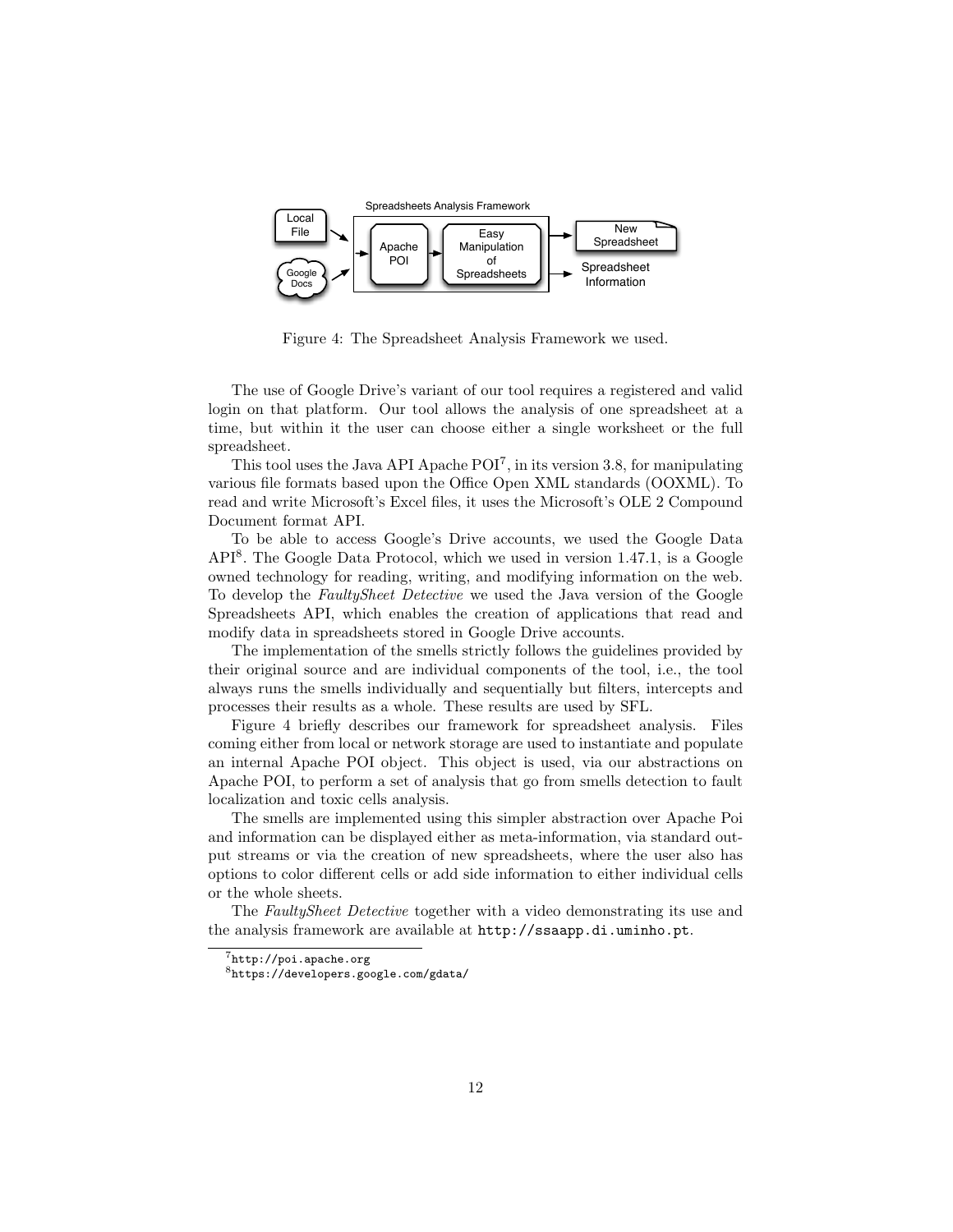### 6 Filtering out Perceived Smells

The first step of the proposed technique consists in analyzing the individual performance in terms of error detection for all the smells already proposed in the literature. Our aim here was to filter out the smells that by their nature do not contribute to identifying spreadsheet errors, and, for all other smells, to rank their potential ability to detect errors.

In order to realize this step, we have devised the following experiment.

### 6.1 Experimental Setting

We analyzed a set of well-known spreadsheets – the Hawaii Kooker Corpus – containing 73 spreadsheets created from a real world problem by third-year undergraduate students and MBA students at the University of Hawaii. The errors in these spreadsheets were not "seeded" as they were naturally created by students. Part of the corpus was used in a study by Aurigemma and Panko to compare detection rates for static inspection and human inspection [13].

This corpus was developed aiming at analyzing both how end users structure their data in a spreadsheet, and how correct their solution is. This corpus also includes a correct spreadsheet to compare all others against. In order to prepare the corpus for automatically locating end-user faults with our tool, we needed to:

- First, we manually inspected and compared the correct solution to the end-users solutions. As a result of this comparison, we marked all errors in the spreadsheets. By error, we mean a cell that does not have a correct value. We also consider that a cell defined by a correct formula is an error when it depends on a cell marked with an error.
- Second, we manually defined the spreadsheets' total number of cells. The total number of cells is given by the number of cells of the smallest rectangle that contains all the non-empty cells of the spreadsheet. This consideration will not influence the computation of the Empty Cell smell, since in its definition an empty cell must be surrounded by non-empty ones.

### 6.2 Analyzing the Smells

We have performed a first analysis of the corpus without any aid from the SFL. In this step we only applied all the smells, individually, on all the spreadsheets of the corpus and gathered the results, which can be seen in Table 4.

In this table we can see a list of smells (their number and name), how many cells they pointed that really represented faulty cells (True Positives) and how many cells they marked that were perfectly correct (False Positives). The smells in this table are sorted by the descending number of true positives.

In this phase we were not concerned with sorting the smells based on how good they perform. The objective was to analyze if their correlation with actual faults. As we can see from the table, the last 6 smells cannot detect any cell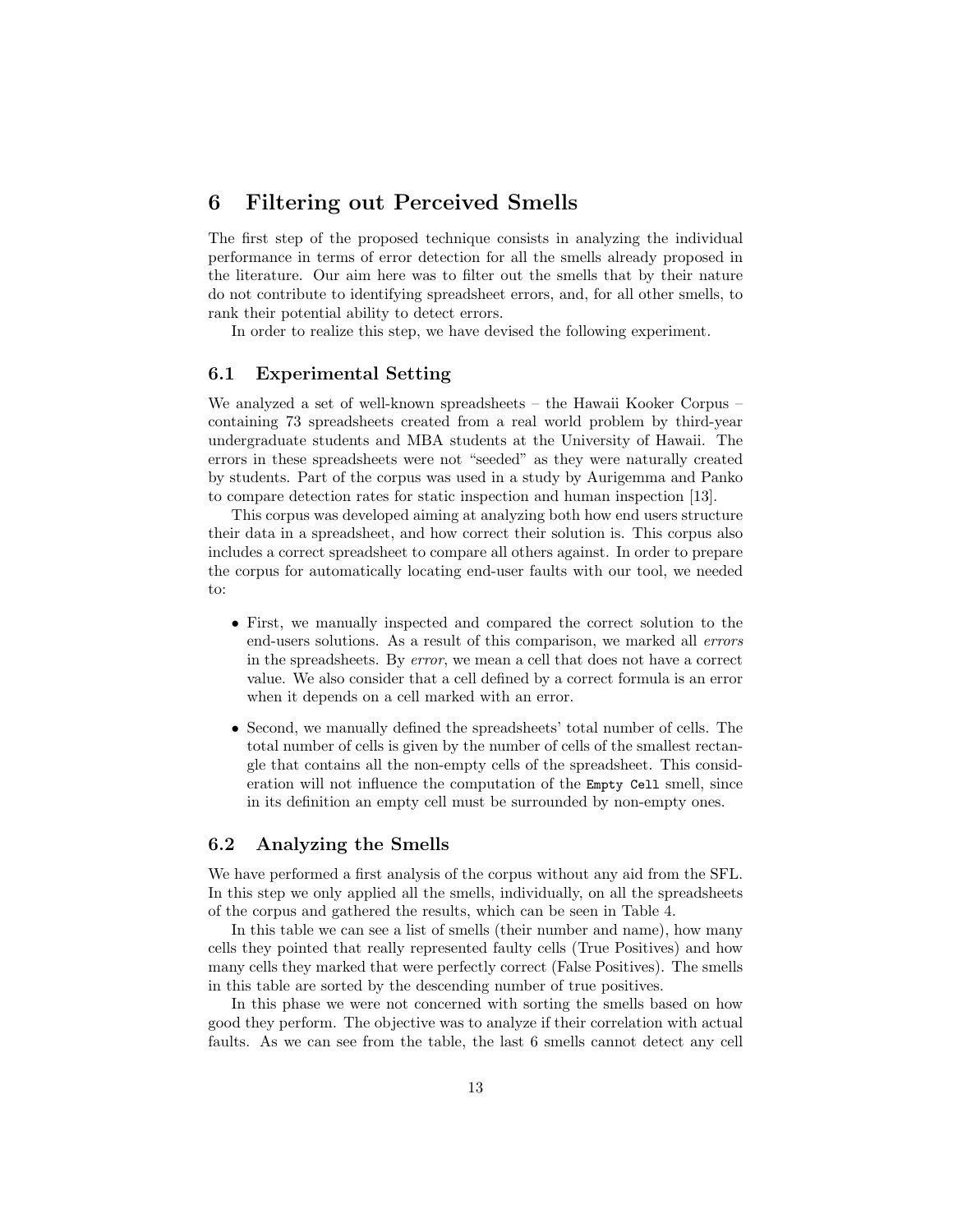|            |  | Table 4: Bad smells individual performance, ordered by the amount of true |  |  |  |
|------------|--|---------------------------------------------------------------------------|--|--|--|
| positives. |  |                                                                           |  |  |  |

| #  | Smell                         | True Positives | <b>False Positives</b> |
|----|-------------------------------|----------------|------------------------|
| 17 | Temporary Field               | 450            | 564                    |
| 8  | Multiple References           | 436            | 114                    |
| 10 | Long Calculation Chain        | 313            | 29                     |
| 1  | <b>Standard Deviation</b>     | 305            | 172                    |
| 7  | Multiple Operations           | 88             | 13                     |
| 5  | Reference to Empty Cells      | 86             | 19                     |
| 3  | Pattern Finder                | 46             | 125                    |
| 11 | Duplicated Formulas           | 16             | 29                     |
| 14 | Middle Man                    | 6              | 16                     |
| 12 | Inappropriate Intimacy        | 6              | 16                     |
| 4  | <b>String Distance</b>        | $\overline{0}$ | 1                      |
| 15 | Shotgun Surgery               | $\theta$       | $\theta$               |
| 13 | Feature Envy                  | $\overline{0}$ | $\theta$               |
| 2  | Empty Cell                    | $\overline{0}$ | 21                     |
| 6  | Quasi-Functional Dependencies | $\overline{0}$ | $\theta$               |
| 9  | Conditional Complexity        | $\theta$       | 0                      |
| 16 | Switch Statements             | $\theta$       | 0                      |

with faults, with the 15 and 4 detecting only cells that contain no faults at all (false positives). From these results, we have split the smells into two groups:

Fault-Inducing Smells This group contains the smells 8, 10, 1, 7, 5, 3, 11, 14, 12, 17. These smells have different degrees of success, but to some extent they are all capable of detecting cells that really contain faults. This is important as we will use a two step strategy - smell detection and SFL - where the final responsibility for the results is on the latter step.

Perceived Smells This group contains the smells 4, 15, 13, 2, 6, 9, 16. None of these smells was capable of detecting at least one cell with a fault. In fact, two of these smells pointed to correct cells. This result means we can discard these smells. In fact, if we used these cells to feed into our fault localization framework, we would obtain a misguided diagnosis. This happens because there was no error in the indicted input cells.

Before this study, none of these smells was ever used to detect faults, with the exception of the duplicated formulas, that was shown to be correlated with the existence of faults in spreadsheets [8].

This step fulfilled two objectives. First, we were capable of completely discarding a group of smells from the existing literature. This does not mean they are not relevant, as they still point bad practices when designing spreadsheets. It just means that, to what fault localization is concerned, they do not produce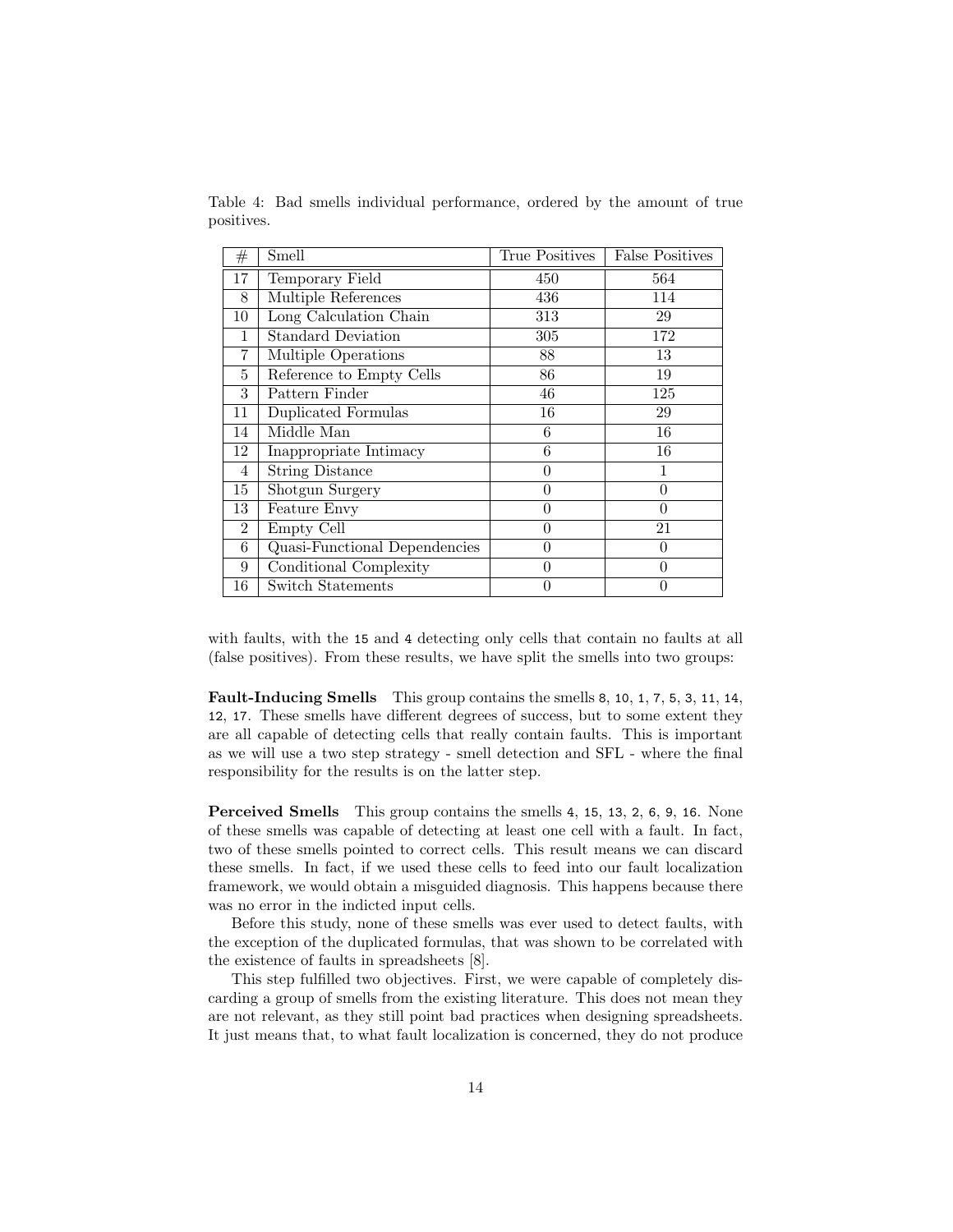any interesting results. Second, it will provide us with a set of smells that we can use to apply our technique. In the next section, we will describe how to do so.

## 7 Fault-Inducing Smells Meet Spectrum-based Fault Localization

In the previous section we have selected the smells that can detect cells that have faults.

In this section we will combine this fault detection method with an SFL algorithm. This will allow to validate the faults detected by the smells, and further locate other existing faults in the spreadsheet that were not yet detected.

Next we present the algorithm we devised to implement this new technique.

### 7.1 The Algorithm

The algorithm of the approach is depicted in Algorithm 1. The inputs of our approach are 1) the spreadsheet under test  $(S)$  and 2) the threshold value for the suspiciousness score given to each cell  $(\mathcal{C})$ .

As SFL computes a ranking of cells, sorted by their suspiciousness of containing a fault, the last input of our algorithm,  $\mathcal{C}$ , is used as a way to ensure that not every cell with nonzero suspiciousness gets inspected. In the software debugging domain, we often use a metric called  $C_e$  that evaluates the effort required by the user to pinpoint faulty locations. This metric indicates the number of components (for instance, statements) that the user must inspect until the fault is reached. In the spreadsheet domain, we adopted a similar route, by setting a threshold on the cells to be inspected. This threshold can be either by value (that is, only consider cells whose suspiciousness is greater than the threshold), or by percentile (that is, only consider cells whose suspiciousness is above a certain percentile). This way, we are able to not only evaluate the effort required by the user in his inspection of the diagnostic ranking, but also measure the amount of faults found and the amount of false positives given by our approach.

First, on line 1 the list of smelled cells is computed. After that, on lines 2 to 7 the cones for every cell are calculated. A cone represents the dependencies of a cell – either direct or indirect references. Also computed is the set of all cells that are references of other cells (useful for finding out output cells). The worst case time complexity of this step is  $O(N^2)$ , whereas the spatial complexity is  $O(N)$ .

On line 8, the set of output cells is calculated. Output cells are not referenced by any other cell, therefore they can be computed by subtracting the set of referenced cells to the spreadsheet. With the information about output cells, cell cones, and smelled cells, we are able to compute the inputs to SFL – a hit spectra matrix, and an error vector. As depicted in lines 10 to 17, each line of the hit spectra matrix is the cone of an output cell, and its corresponding error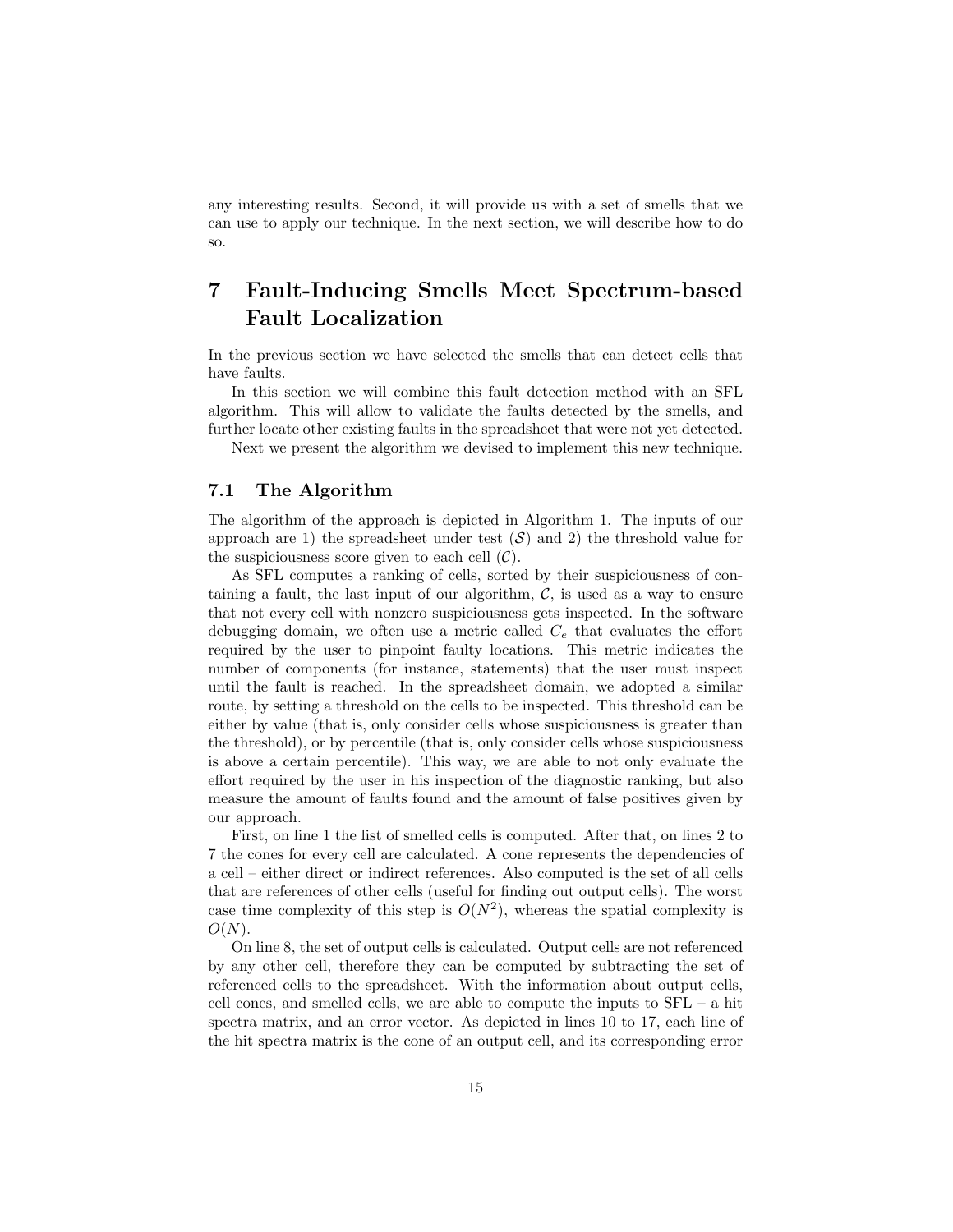| Algorithm 1 Smells as input to SFL.                                          |                                               |
|------------------------------------------------------------------------------|-----------------------------------------------|
| Input:                                                                       |                                               |
| Spreadsheet $S$                                                              |                                               |
| Suspiciousness Threshold $\mathcal C$                                        |                                               |
| Output:                                                                      |                                               |
| Diagnostic Report $\mathcal R$                                               |                                               |
| 1: $\mathcal{L} \leftarrow$ CALCULATESMELLS( $\mathcal{S}, \mathcal{T}$ )    | $\triangleright$ Compute the smell listing    |
| 2: references $\leftarrow \emptyset$                                         | $\triangleright$ Cell references computation  |
| 3: $cones \leftarrow \emptyset$                                              |                                               |
| 4: for all cells $c$ in $S$ do                                               |                                               |
| $cones[c] \leftarrow CONE(c)$<br>5.                                          |                                               |
| $references \leftarrow references \cup cones[c]$<br>6:                       |                                               |
| $7:$ end for                                                                 |                                               |
| 8: output $\leftarrow$ S \ references                                        | $\triangleright$ Output cells                 |
| 9: $M \leftarrow  output $                                                   |                                               |
| 10: $\forall_{i \in \{1M\}} : A(i) \leftarrow \emptyset$                     | $\triangleright$ Hit spectra computation      |
| 11: $\forall_{i \in \{1M\}} : e(i) \leftarrow 0$                             |                                               |
| 12: for $i = 1 \rightarrow M$ do                                             |                                               |
| $A(i) \leftarrow cones[output[i]]$<br>13:                                    |                                               |
| 14: if HASSMELL $(L, output[i])$ then                                        |                                               |
| $e(i) \leftarrow 1$<br>15:                                                   |                                               |
| end if<br>16:                                                                |                                               |
| $17:$ end for                                                                |                                               |
| 18: $\mathcal{R} \leftarrow \text{SFL}(A, e)$                                | $\triangleright$ Fault Localization           |
| 19: $\mathcal{R} \leftarrow$ FILTER $(\mathcal{R}, \mathcal{C})$             | $\triangleright$ Prune suspiciousness listing |
| 20: $\mathcal{R} \leftarrow \mathcal{R} \cup \text{ToxicCELLS}(\mathcal{L})$ |                                               |
| 21: return $\mathcal R$                                                      |                                               |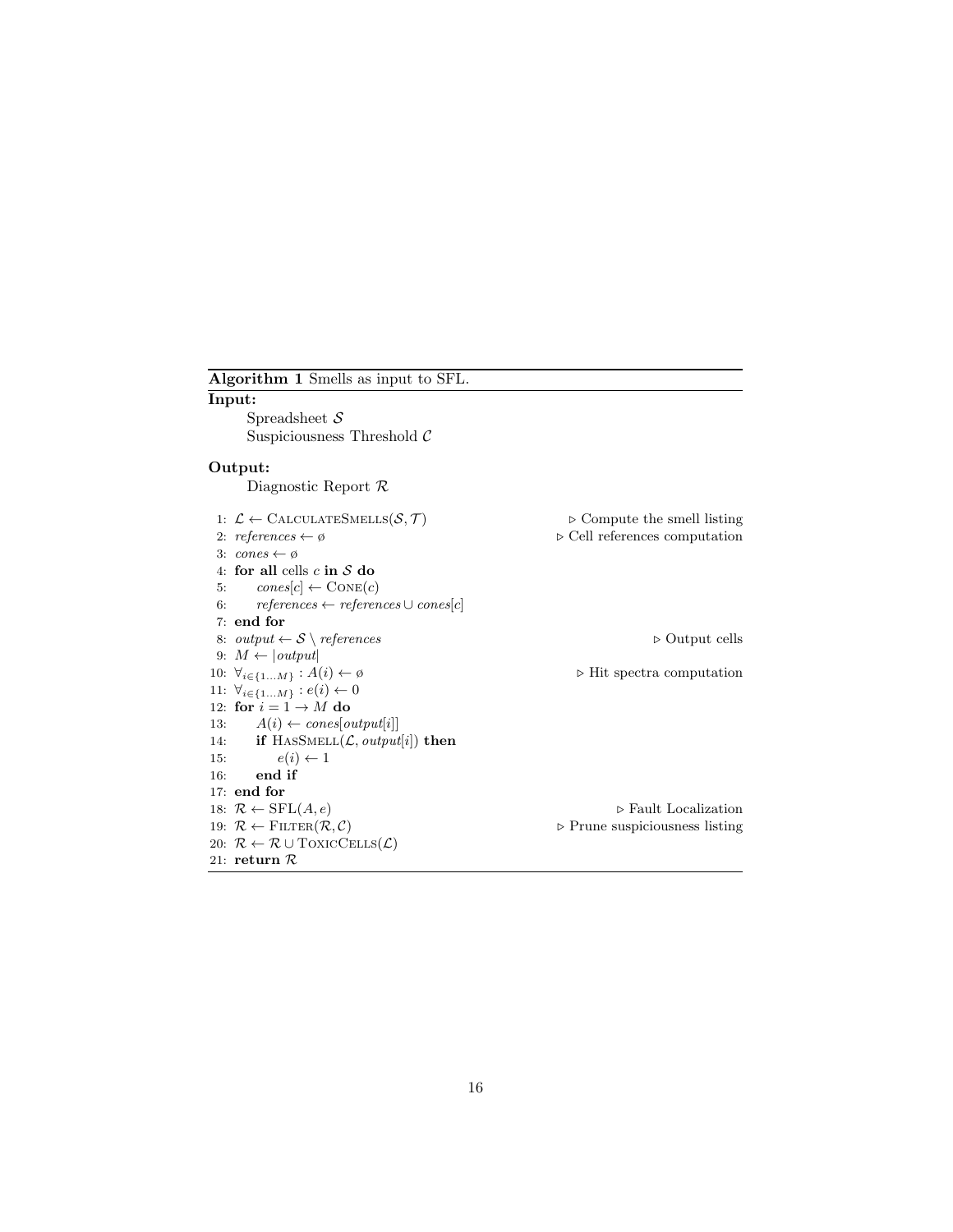vector entry is either 1 if the output cell has a smell, and 0 otherwise. This step has a time complexity of  $O(N)$  and a spatial complexity of  $O(N)$ .

With the hit spectra matrix  $A$  and the error vector  $e$ , the fault localization is performed, by calling the SFL method on line 18, having time complexity of  $O(N^2)$  and a spatial complexity of  $O(N)$ .

Finally, the suspiciousness filtering step removes any component from list  $\mathcal R$ that is below the  $\mathcal C$  threshold. This step has both time and space complexities of  $O(N)$ , and the last step expands the listing to include *toxic cells*, that are cells whose references are smelly cells. These steps have a worst case space complexity of  $O(N^2)$  and a time complexity of  $O(N)$ , where N is the total number of non-empty cells of a spreadsheet.

Overall, our approach has a worst-case time complexity of  $O(N^2)$  and a spatial time complexity of  $O(N)$ , where N is the total number of non-empty cells of a spreadsheet.

### 7.2 Analyzing the Algorithm Results

The SFL algorithm uses smell-marked cells to compute a ranking of faulty cells: cells with higher rank have a higher likelihood of containing errors. We can configure our algorithm with a threshold that defines the effort to pinpoint faulty locations. Therefore, we will consider two possibilities: first, we only mark as faulty those cells whose suspiciousness score is 1.0, so that we maximize true positives. Second, we consider a percentile: we mark as faulty the top 10% of cells with highest suspiciousness.

We start by considering the first threshold. This is the approach a programmer would follow when considering the results produced by an SFL algorithm for regular programming languages: programmers will focus on searching for errors in the parts marked by the algorithm as being tagged as very suspicious.

We also want to understand if combining smells improves the results. Thus, we consider all possible combinations of 1, 2, 3, 4, and 5 smells. Figure 5 shows, on average, the percentage of cells marked by our algorithm that are in fact documented errors in the spreadsheets (i.e., the true positives). We do not consider combinations of 6 smells of more as we did not find, in the corpus we are using, a cell containing such a value: 5 was the absolute maximum.

The best results are achieved when we give as input to SFL cells detected by a single smell: on average in three cells marked as faulty, two cells do have an error, value that decreases when more smells are added. When combining 5 smells, only one cell out of two marked cells on average is an error. Intuitively, this happens because the more smells we consider, the more cells will be marked by the algorithm, and thus the more cells SFL will also consider faulty. Since the number of faults is always the same, the ratio will become worse every time a new smell is considered.

Next, we present the results of combining each of the 10 fault-inducing smells individually with SFL. Figure 6 shows, for each smell, the ratio of true positives yielded by the technique over its false positives (left  $y$ -axis), and the percentage of errors found (right  $y$ -axis).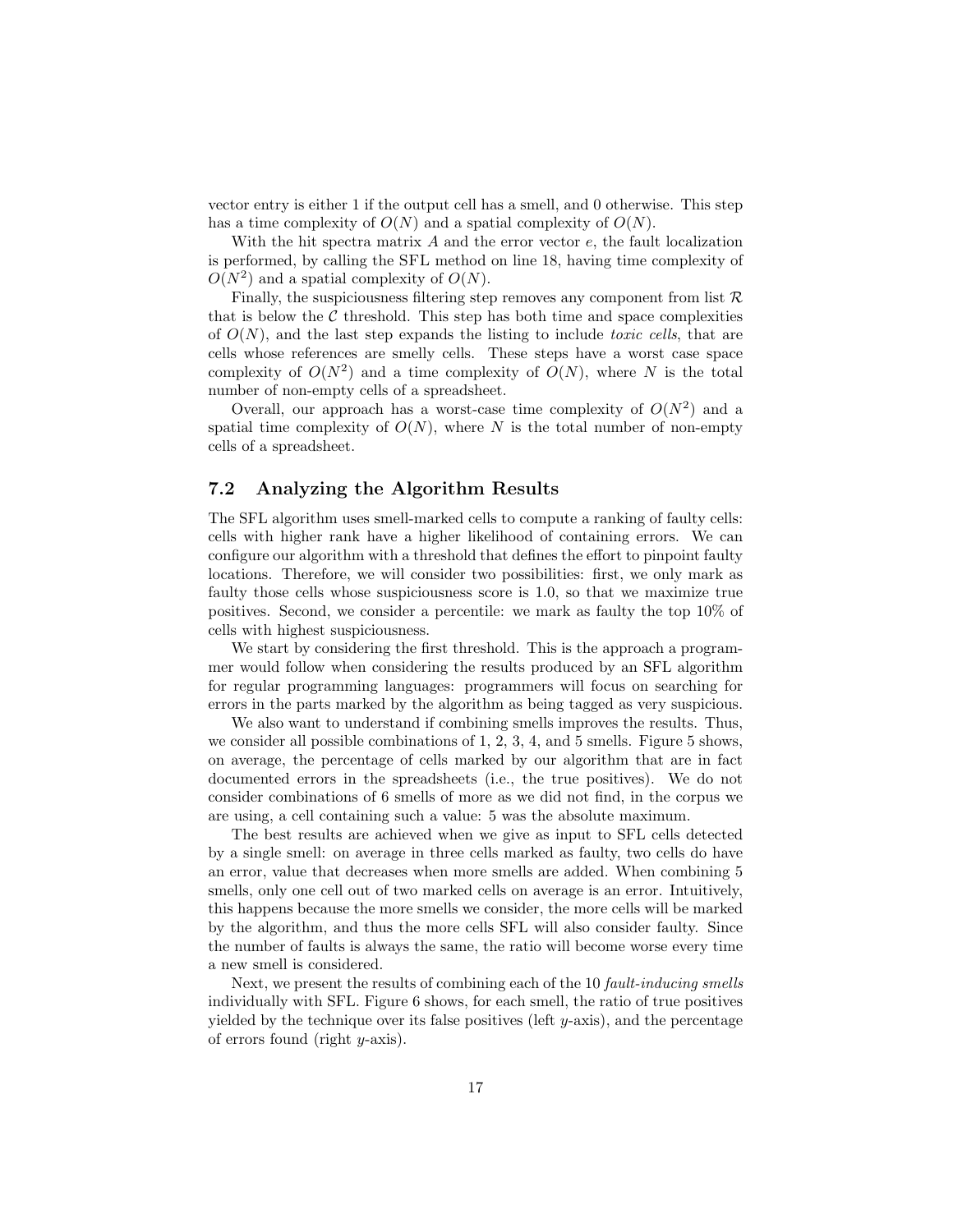

Figure 5: Percentage of true positives.



Figure 6: True positive over false positives and percentage of errors found using single smells.

We can see that the five smells that combined with SFL locate more errors are: Temporary Field with 74.0% of the total errors, Multiple References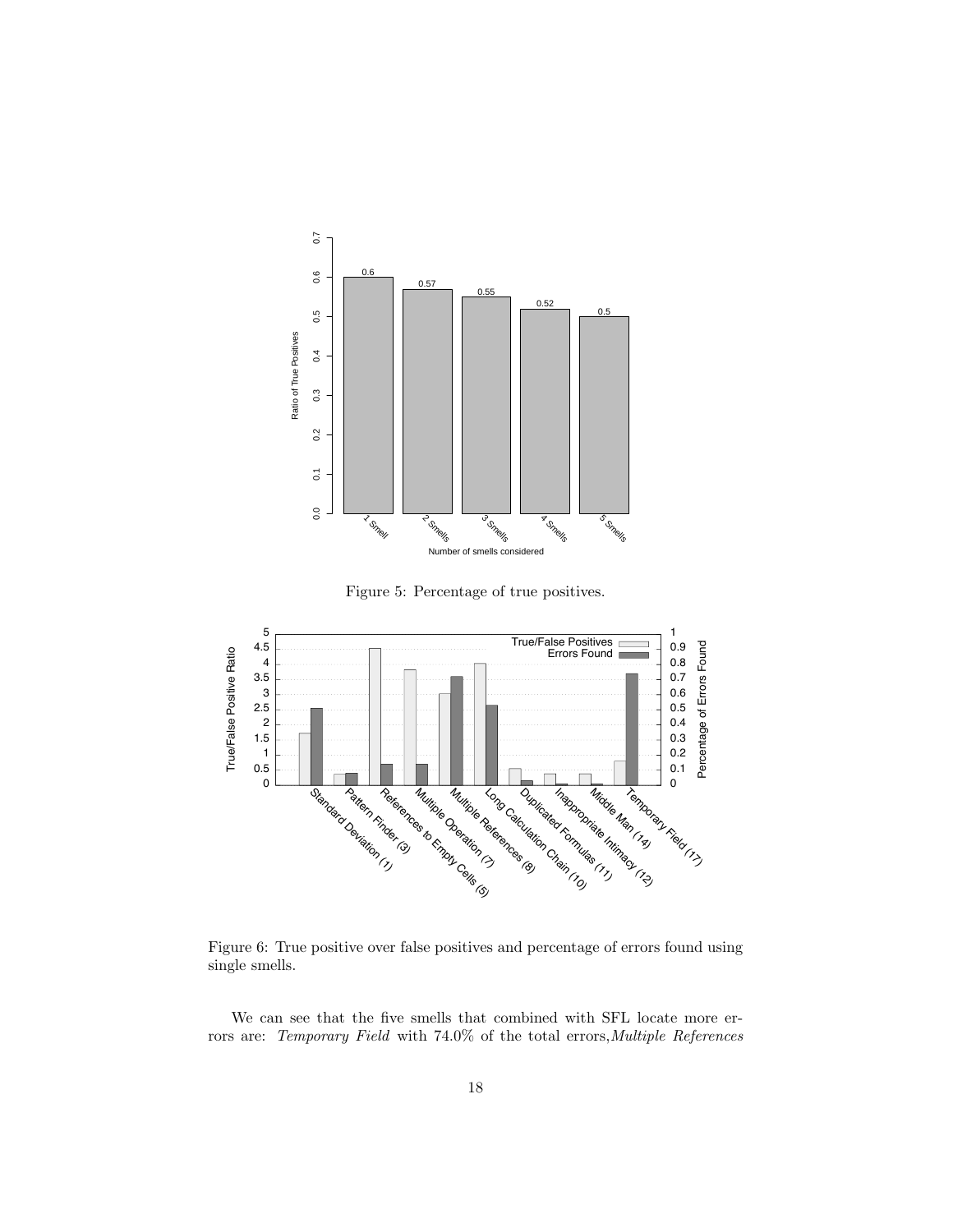with  $72.5\% Long\ Calculation\ Chain\ With\ 53.1\%$ , Standard Deviation with 50.6% and *Multiple Operations* with  $14.5\%$  of the total errors found. These are also the smells that produce the best true/false positives ratio. For example, *Multiple References* produces 3 times more true positives than false ones. On practice this means that every three out of four marked cells contain an error.

In Figure 5 we can see the average results of combining different smells. Next, we consider the combination of the best smells, according to the results shown in Figure 6. The results of the combinations of  $1$  up to  $5$  smells are presented in Figure 7. Again, the left y-axis represents the ratio of real faults over all the marked (smelly) cells, and the right  $y$ -axis represents the real smells over the real faults.



Figure 7: Combination of 1 up to 5 of the smells with better results.

As expected, by giving more smelly cells to the SFL algorithm the number of detected errors increases. We are able to locate  $89.1\%$  of errors with this setting. However, because different smells may mark the same cells as smelly (this is the case of smells  $8$  and  $10$ ), this represents only a small improvement with a high cost: the number of false positives doubles, which increases the work of a user of our technique to detect errors.

Next, let us consider the 10% percentile threshold, which marks as faults  $10\%$  of the marked cells with highest suspiciousness. Figure 8 presents such results when considering the combination of (up to) five smells.

It is quite clear that the best case scenario in this case is worst than the worst case scenario in the approach where we use only the faults marked by SFL with the  $100\%$  threshold (see Figure 5).

We can conclude that the combination of smells and SFL produces good results when a single smell is considered and a suspiciousness score threshold of 1.0. A combination of smells does (slightly) improve the number of detected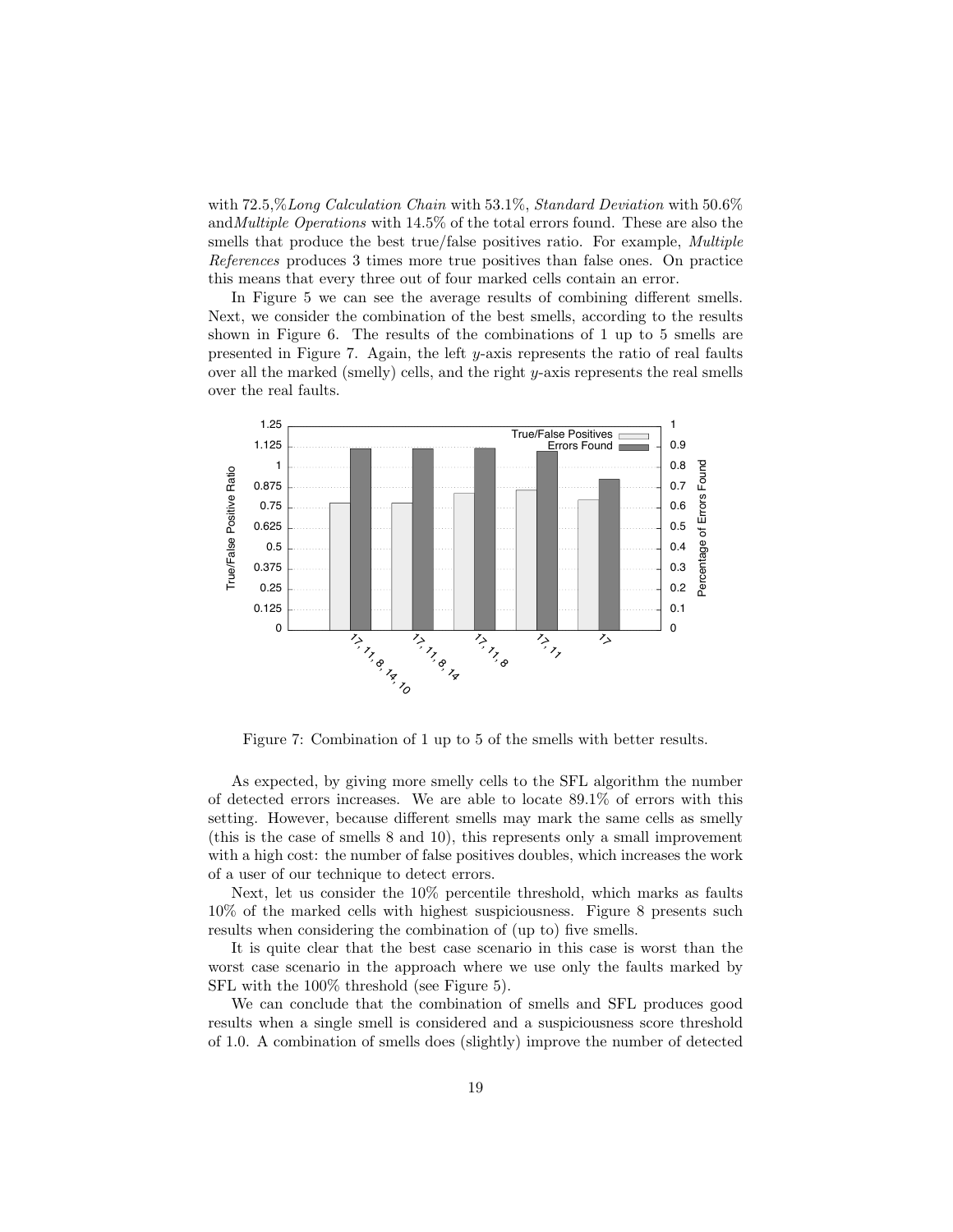

Figure 8: Percentage of cells that contain errors from SFL's top 10% results.

errors, but at a high cost: the increase of false positives, which implies an increase in the work to locate faults in a spreadsheet.

### 7.3 Threats to validity

The main threat to external validity of these empirical results is the fact that, although the subjects were all real spreadsheets, it is plausible to assume that a different set of subjects, having inherently different characteristics, may yield different results. This is particularly true if we consider inter-worksheet smells.

A second threat is the fact that we use only one corpus of spreadsheets. Although this is the case, it is also true that it is the largest corpus of spreadsheets with documented errors, and it was created with the goal of providing a research corpus for spreadsheet error detection. This is a necessary condition to execute such a study. If the errors are not known, we can not provide an analysis that is not speculative.

Threats to internal validity are related to faults in our underlying implementation, such as smell detection, hit spectra generation, or fault localization. To minimize this risk, some testing and individual result checking were performed before the experimental phase.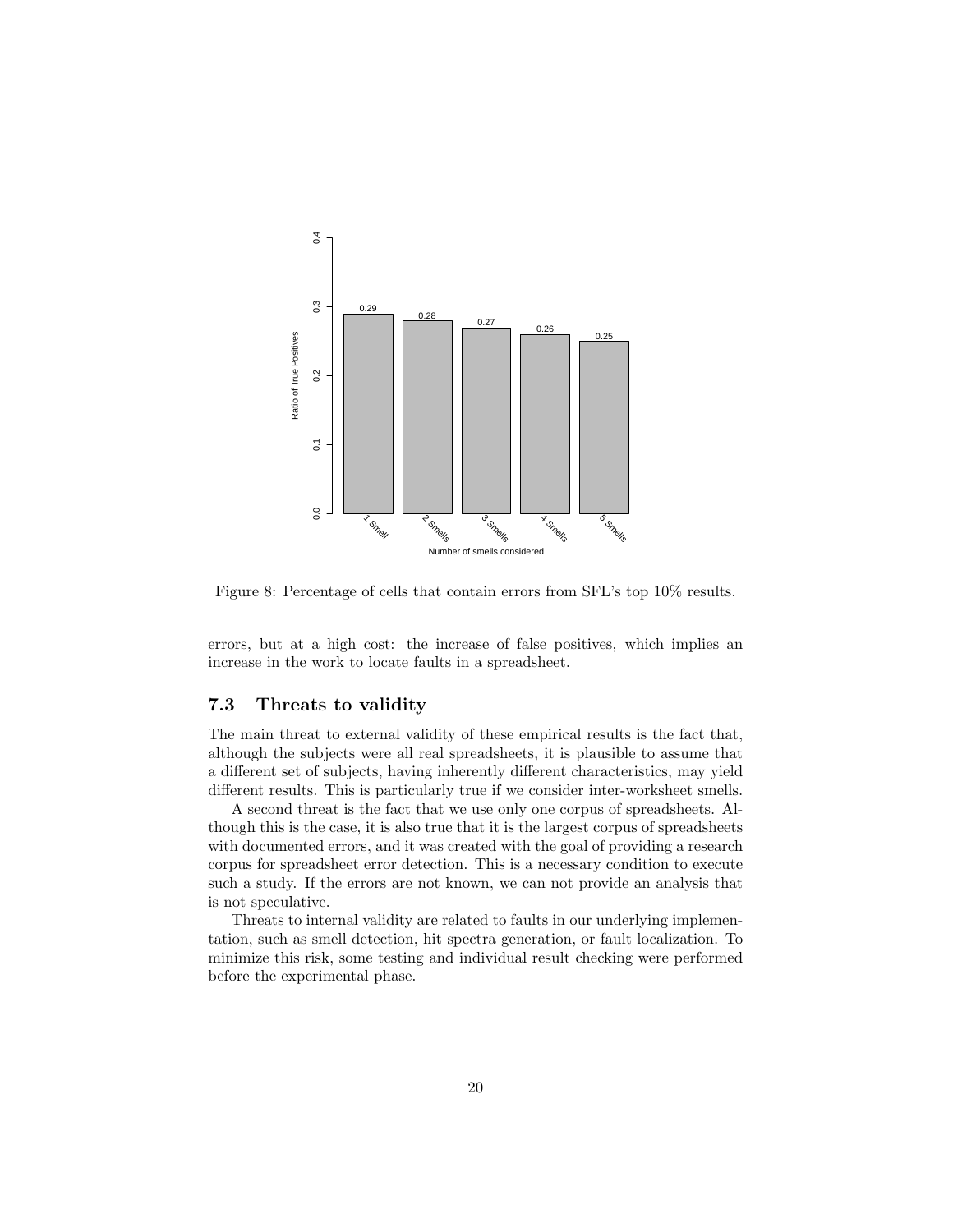## 8 FaultySheet Detective Meets Correct Spreadsheets

In the previous analysis we have classified a set of 17 smells, and used the ones that can actually point to faulty cells together with a SFL algorithm to evaluate their efficacy under a corpus of spreadsheets with faults. These results were obtained using a corpus of spreadsheets that we know contain errors, which further more are documented.

The setting used in the previous analysis provided a good subject to perform our analysis because the documented errors avoid threats to validity that would appear if we were to manually insert errors in these sheets. We could be biased towards introducing errors that we know would be watched by our tool.

There are available corpus of spreadsheets, such as the one presented in [27], that is hard to use in our setting because it is likely errors exist but are not documented. This means we would have to necessarily locate all the errors before an analysis is possible, which an extremely hard task that would create obvious threats to validity.

In this section we will present the findings of running our tool in a corpus of spreadsheets that are known not to contain faults. We are motivated towards using the corpus exactly as it is, as inserting errors would threat our results for the reasons presented in the previous paragraph. Therefore, we shifted our analysis towards a different evaluation of our tool.

In an ideal case, a tool that detects errors would return no results on a setting where no errors exist, so we tested the performance of our technique in a setting where ideally no cells should be marked. This new analysis will describe the behavior of our technique regarding the number of false positives pointed out on an environment with our errors.

With this new evaluation, we intend to show that our technique is well behaved when no faults are present at the spreadsheets under analysis.

The spreadsheets we are using are the ones available through a CD with the book "The Art of Modeling with Spreadsheets" [28]. Although it may be the case that these spreadsheets contain errors, this scenario is highly unlikely, as this is a well-knows book on modeling spreadsheets, currently on the 4th edition.

This set consists of 27 spreadsheets, each containing between 1 and 16 worksheets, with a total of 121 worksheets, and a total of 593084 cells. More than half of the worksheets, 66 out of the 121, contain formulas. The spreadsheets represent different realms that range from spreadsheets to make the decision of how much to bid for the salvage rights to a grounded ship, modeling the production at Delta Oil, advertising budget, or planning shipments.

Some pre-processing was necessary for these spreadsheets before performing our analysis. For example, some cells from the spreadsheet Hastings1 were deleted because they were calculated using macros, which we cannot work with yet. Another talk was to remove in the spreadsheets the array formulas used as our tool cannot parse them (ex., for AdBudget, where this accounts only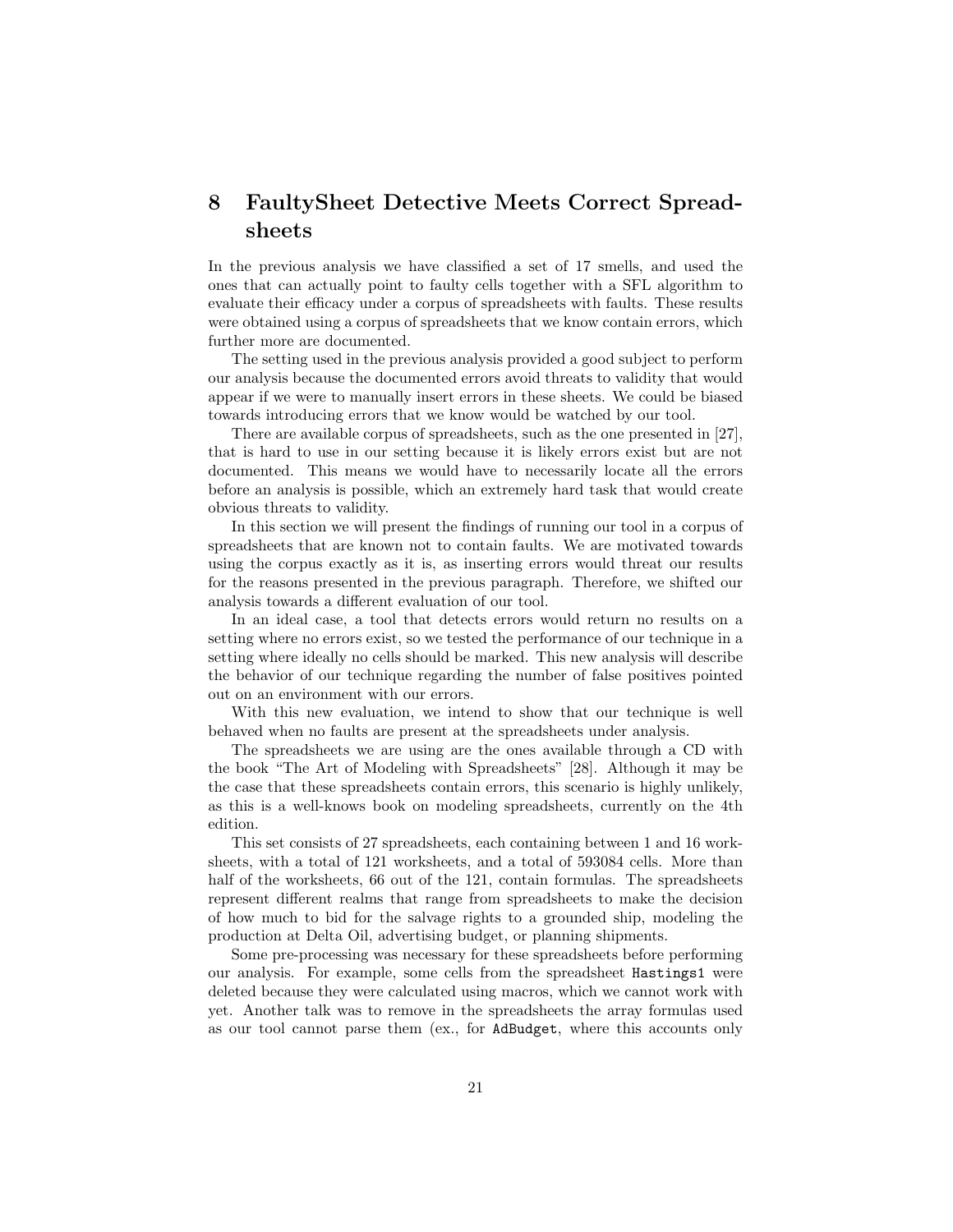for 8 cells). The spreadsheets Hastings2 and Options were removed from the analysis because these spreadsheets were heavily based on macros, and removing the cells that use them makes the spreadsheets completely irrelevant.

#### 8.1 Results

After running our tool through all the spreadsheets in the corpus a total of 9122 cells were marked. As explained above, this corpus contains no errors so we immediately know these are false positives. Comparing these to the total number of cells of all the spreadsheets on this corpus (593084), this gives a total of 1.54% of cells wrongly marked by our algorithm as potentially being faulty. While this results is not perfect (which would be 0%) it proves our technique is well behaved when analyzing correct spreadsheets.

It is important to recall that our technique is based on the detection of bad smells, which may not necessarily represent faults. For this reason, it would be very unlikely that our tool would not mark any cell, as it would mean more than a corpus of correct spreadsheets, it would mean we are dealing with a corpus of spreadsheets which are perfectly designed.

This results reveal that the spreadsheets used in [28] are in fact very good examples of well designed spreadsheets, as only less then 2% of the cells were marked as being smelly. This shows that these spreadsheets are indeed much better, from a design perspective, than other available corpus [8].

### 8.2 Detailed Results

Although the overall results are very good, they deserve further analysis. In Figure 9 we present the detailed findings for each of the spreadsheets in the corpus.

The best performance is achieved in the Dish spreadsheet, where only 0.55% (372 out of 67246) of the cells are marked by our tool. A similar resulted is achieve in the Analgesics spreadsheet (1466 out of 195488) where only 0.75% of all the cells are marked.

One conclusion from the analysis of this chart is that the biggest spreadsheets are the ones with best results. The reason this happens is because these spreadsheets are more data oriented, which means they contain less formulas and more informations. The good results are therefore obtained because a) most of our smells actually work on formulas and b) these spreadsheets are huge, so it is easier for the percentage of cells marked to be slower.

Nevertheless, for some small spreadsheets we can also achieve good results. For instance, for SS Kuniang we mark only 2.2% (7 out of 315) cells, and for Hastings1 we mark only 4.5% (10 out of 224) of the cells.

On the other hand the worst scenario occurs for the spreadsheet Diffusion, where 44.4% (128 out of 288) of all cells are pointed by the tool. The second worst is obtained on the spreadsheet Forecasting where 24.2% (443 out of 1833) of the cells are marked. It is interesting no notice there is no relation between the worst cases and the size of the spreadsheets.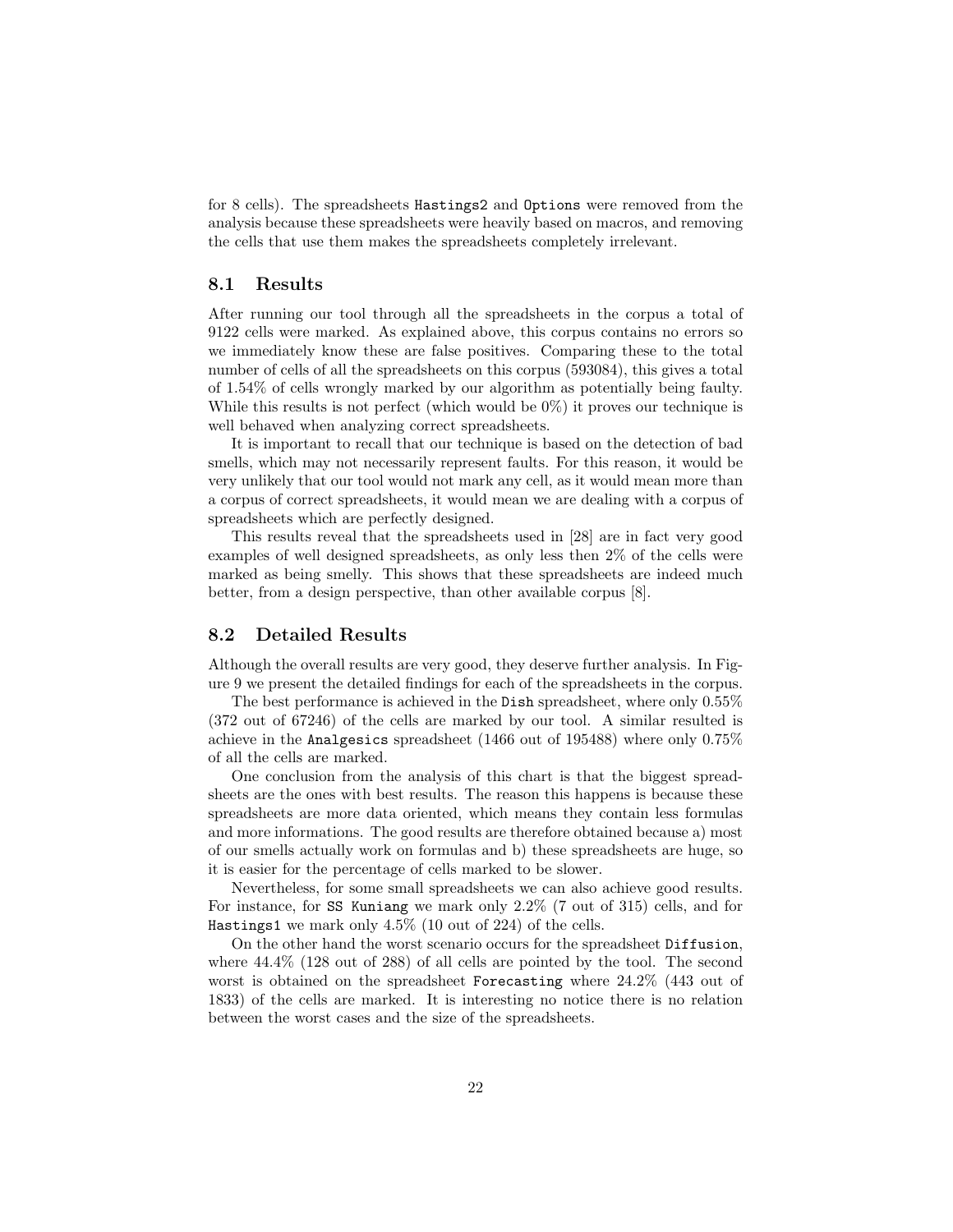

Figure 9: False positive ratio for each spreadsheet.

## 9 Related Work

The work presented in this paper focuses on identifying smells in a spreadsheet and feeding them into a fault localization framework. Other efforts related to using spreadsheet smells and metrics to detect errors in spreadsheets have been proposed before [29, 30]. Hermans et al. [7] proposed an approach to locate spreadsheet smells and communicate them to users via data flow diagrams. Recently, an approach to detect and visualize data clones (i.e., formulas whose values are copied as plain text to a different location) was also described [31].

AmCheck [32] also uses smell detection in its analysis. This tool detects a particular kind of smells, coined ambiguous computation smells, which frequently appear in cells that do not maintain the computational semantics of their row or column. AmCheck also provides repair suggestions by inferring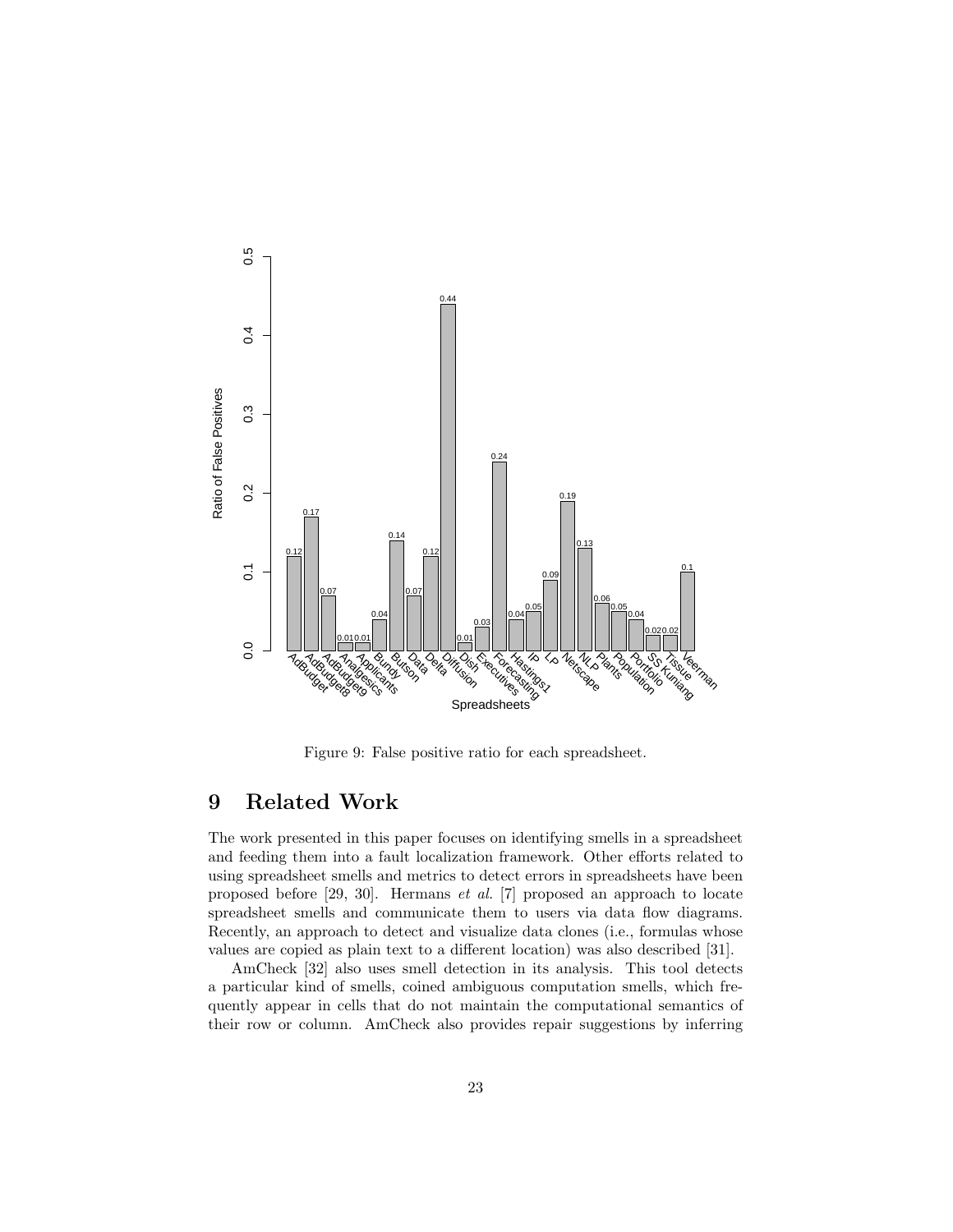formula patterns for the smelly cells that maintain the semantics of their surroundings.

GoalDebug [33] is a spreadsheet debugger targeted at end users. Whenever the computed output of a cell is incorrect, the user can supply that cell's expected value. This expected value is used by the system to generate a list of change suggestions for cell formulas, ranked using a set of heuristics. A drawback of this approach is that users are expected to detect errors in the spreadsheet, and provide the system with the correct output value. In our approach, the error detection phase is automated by testing spreadsheets against our smell catalog.

CheckCell [34] is an analysis tool to automatically find potential data errors in spreadsheets. It locates data with disproportionate impact on computations, with the assumption that, especially in data-intensive scenarios, cells that have an unusually high impact are either very important or incorrect, so they should require further inspection.

Kulesz et al. [35] propose an interactive approach to debugging via creating additional test cases that are decoupled from the spreadsheet. However, users still have to provide the new input values and the expected output value for every test they create. Another approach that leverages test cases to locate faults in spreadsheets was proposed by Hofer et al. [36]. Instead of requiring the user to provide test inputs, it leverages diagnostic and repair approaches such as model-based debugging [37] and genetic programming [38] to generate possible repair mutations. The approach would generate the inputs of a distinguishing test case where the computed values for two mutated versions of a spreadsheet would differ on the same input. As a way to filter the repair mutations, the user is then asked to select the test cases which compute the correct value.

There are several other spreadsheet analysis tools that try to find inconsistencies in spreadsheet formulas [39, 40, 41, 42, 43, 44], which differ in the rules they employ and the amount of user effort required to provide additional input. Most of these approaches require the user to annotate the spreadsheet cells with additional information. An exception is the UCheck system [45], which can perform unit analysis automatically by exploiting header inference techniques [39].

Other approaches that aim at minimizing the occurrence of errors in spreadsheets include code inspection [46], refactoring [10, 47], model-driven engineering [48, 49], and the adoption of better spreadsheet design practices [50, 51], but none of these approaches focuses on spreadsheets' debugging.

## 10 Conclusion

In this paper we described an approach to automatically locate faults in spreadsheets. This approach uses a catalog of 15 well-known documented spreadsheet smells to perform smell detection and provide an indication of possible faults in the spreadsheet.

This set of smells was divided into two: one containing smells that actually point out faulty smells, and another with the smells that cannot find cells with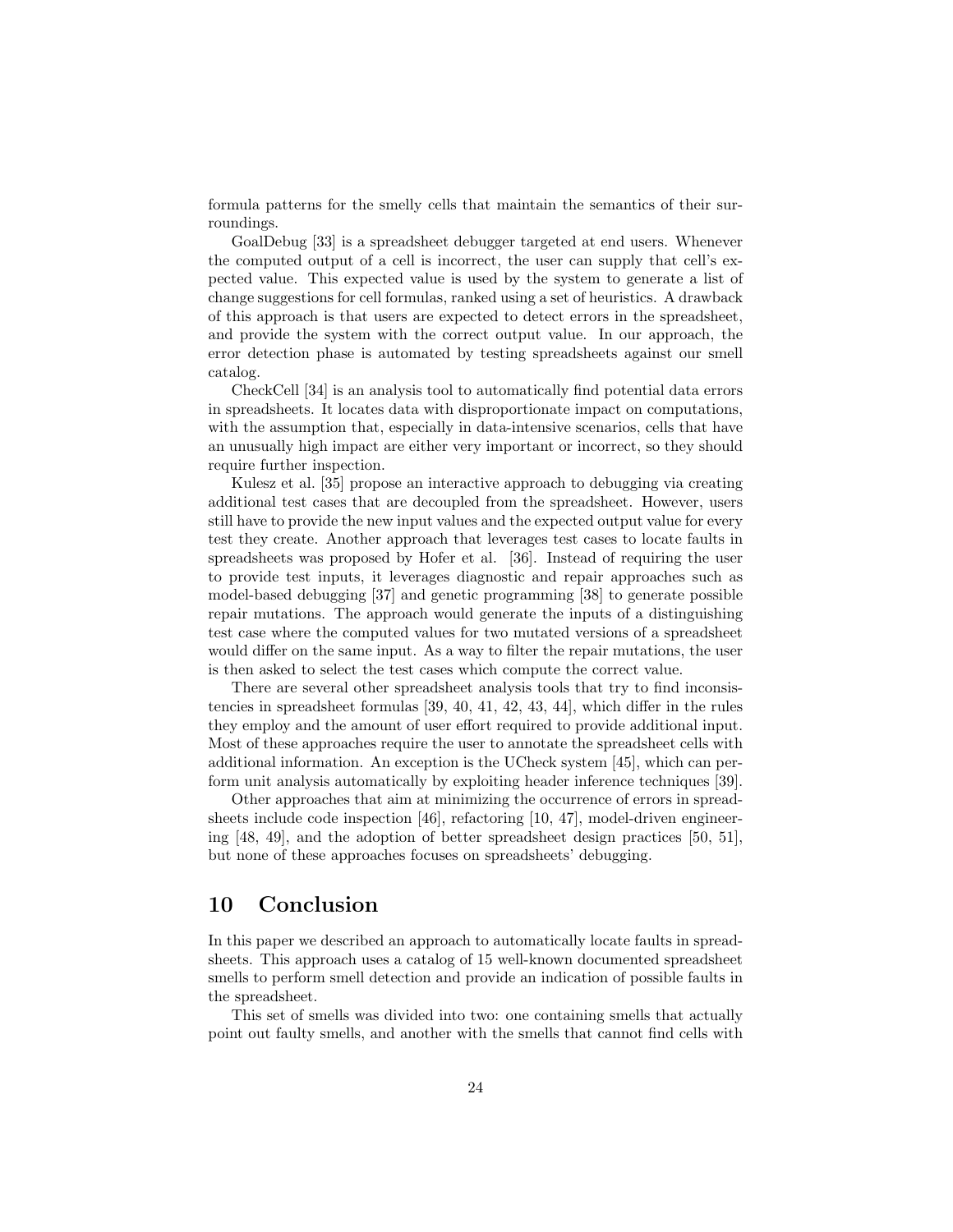faults.

The cells detected by the first set of smells are fed into a spectrum-based fault localization framework, commonly used in the software debugging field, as a way to improve the quality of the diagnosis. Our empirical experiments, using a well-known faulty spreadsheet catalog, have shown that our approach is able to detect more than 70% of errors in spreadsheets in a setting where two out of three identified faulty cells are documented errors.

There are several research questions that still require further investigation. First, we plan to provide natural and intuitive visualizations to improve user's comprehension of diagnostic data. Second, we plan to study ways to provide fix suggestions to users, namely by mutating spreadsheets [52].

### Acknowledgements

This works was partially supported by the Project NORTE-07-0124-FEDER-000062, co-financed by the North Portugal Regional Operational Programme (ON.2 - O Novo Norte), under the National Strategic Reference Framework (NSRF), through the European Regional Development Fund (ERDF).

## References

- [1] Panko RR, Ordway N. Sarbanes-oxley: What about all the spreadsheets? arXiv preprint arXiv:0804.0797 2008; .
- [2] Hermans F, Pinzger M, van Deursen A. Supporting professional spreadsheet users by generating leveled dataflow diagrams. Proceedings of the International Conference on Software Engineering (ICSE'11), ACM, 2011; 451–460.
- [3] Panko RR. Spreadsheet errors: What we know. what we think we can do. arXiv preprint arXiv:0802.3457 2008; .
- [4] Panko R. Facing the problem of spreadsheet errors. Decision Line, 37(5) 2006; .
- [5] Reinhart CM, Rogoff KS. Growth in a time of debt. American Economic Review September 2010; 100(2):573–78, doi:10.1257/aer.100.2.573.
- [6] Hofer B, Riboira A, Wotawa F, Abreu R, Getzner E. On the empirical evaluation of fault localization techniques for spreadsheets. Proceedings of the International Conference on Fundamental Approaches to Software Engineering (FASE'13). Springer, 2013; 68–82.
- [7] Hermans F, Pinzger M, Deursen Av. Detecting and visualizing interworksheet smells in spreadsheets. Proceedings of the International Conference on Software Engineering (ICSE'12), IEEE Press, 2012; 441–451.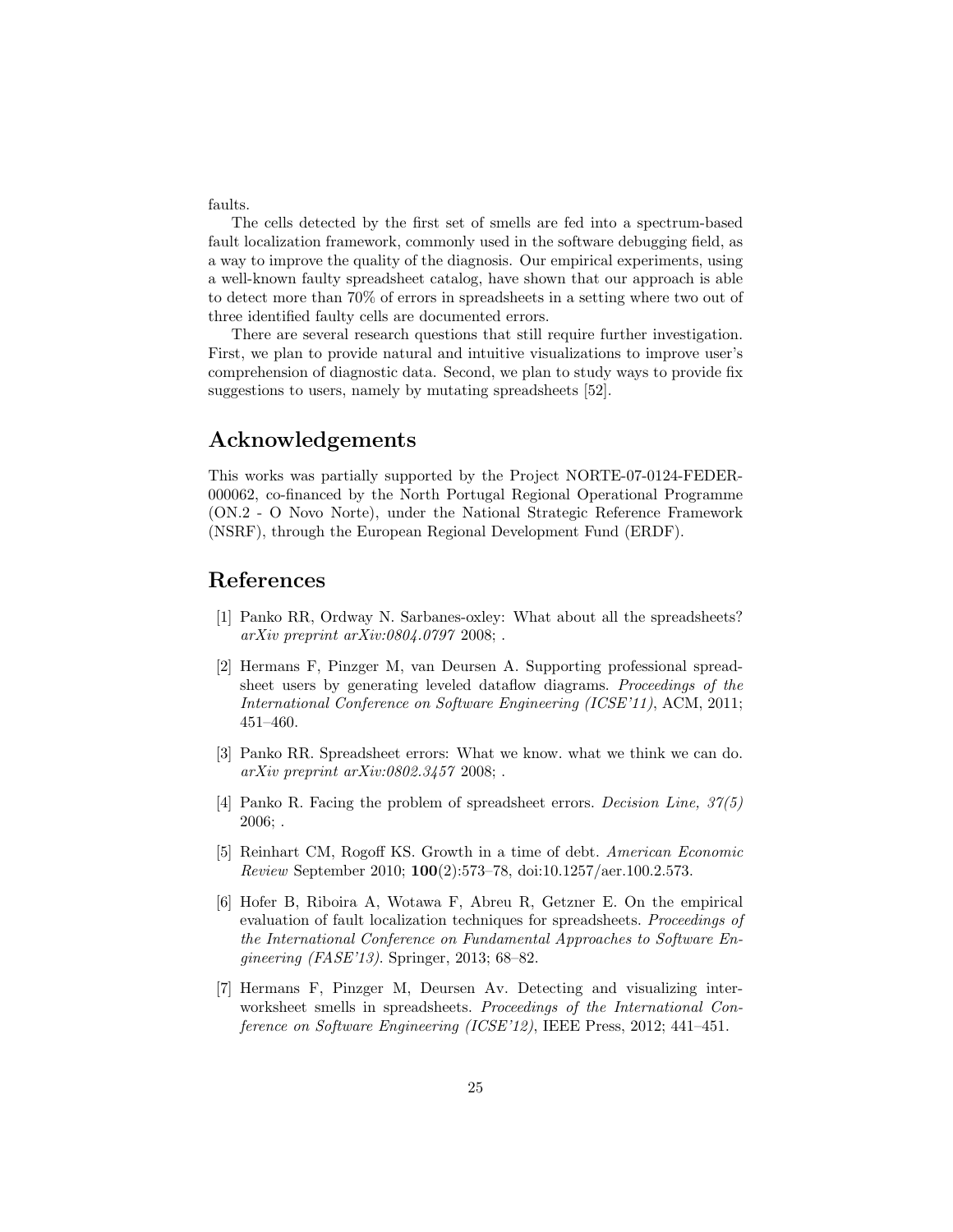- [8] Hermans F, Pinzger M, van Deursen A. Detecting code smells in spreadsheet formulas. Proceedings of the IEEE International Conference on Software Maintenance (ICSM'12), IEEE, 2012; 409–418.
- [9] Cunha J, Fernandes JP, Ribeiro H, Saraiva J. Towards a catalog of spreadsheet smells. Proceedings of the International Conferences on Computational Science and Its Applications (ICCSA'12). Springer, 2012; 202–216.
- [10] Badame S, Dig D. Refactoring meets spreadsheet formulas. Proceedings of the IEEE International Conference on Software Maintenance (ICSM'12), IEEE, 2012; 399–409.
- [11] Abreu R, Zoeteweij P, Golsteijn R, Van Gemund AJ. A practical evaluation of spectrum-based fault localization. Journal of Systems and Software 2009; 82(11):1780–1792.
- [12] Fowler M. Refactoring: Improving the Design of Existing Code. Addison-Wesley: Boston, MA, USA, 1999.
- [13] Aurigemma S, Panko RR. The detection of human spreadsheet errors by humans versus inspection (auditing) software. arXiv preprint arXiv:1009.2785 2010; .
- [14] Abreu R, Cunha J, Fernandes JP, Martins P, Perez A, Saraiva J. Smelling faults in spreadsheets. Proceedings of the IEEE International Conference on Software Maintenance and Evolution (ICSME'14), IEEE, 2014; 111–120.
- [15] Cunha J, Fernandes JP, Martins P, Mendes J, Saraiva J. Smellsheet detective: A tool for detecting bad smells in spreadsheets. Proceedings of the IEEE Symposium on Visual Languages and Human-Centric Computing (VL/HCC'12), IEEE, 2012; 243–244.
- [16] Asavametha A. Detecting bad smells in spreadsheets. Master's Thesis, Oregon State University June 2012.
- [17] Chiang F, Miller RJ. Discovering data quality rules. Proceedings of the VLDB Endowment 2008; 1(1):1166–1177.
- [18] Codd EF. A relational model of data for large shared data banks. *Commu*nications of the ACM 1970; **13**(6):377-387.
- [19] Abreu R, Zoeteweij P, Van Gemund AJ. On the accuracy of spectrum-based fault localization. Proceedings of the Testing: Academic and Industrial Conference Practice and Research Techniques-MUTATION, 2007. TAICPART-MUTATION 2007, IEEE, 2007; 89–98.
- [20] Jain A, Dubes R. Algorithms for clustering data. Prentice-Hall, Inc., 1988.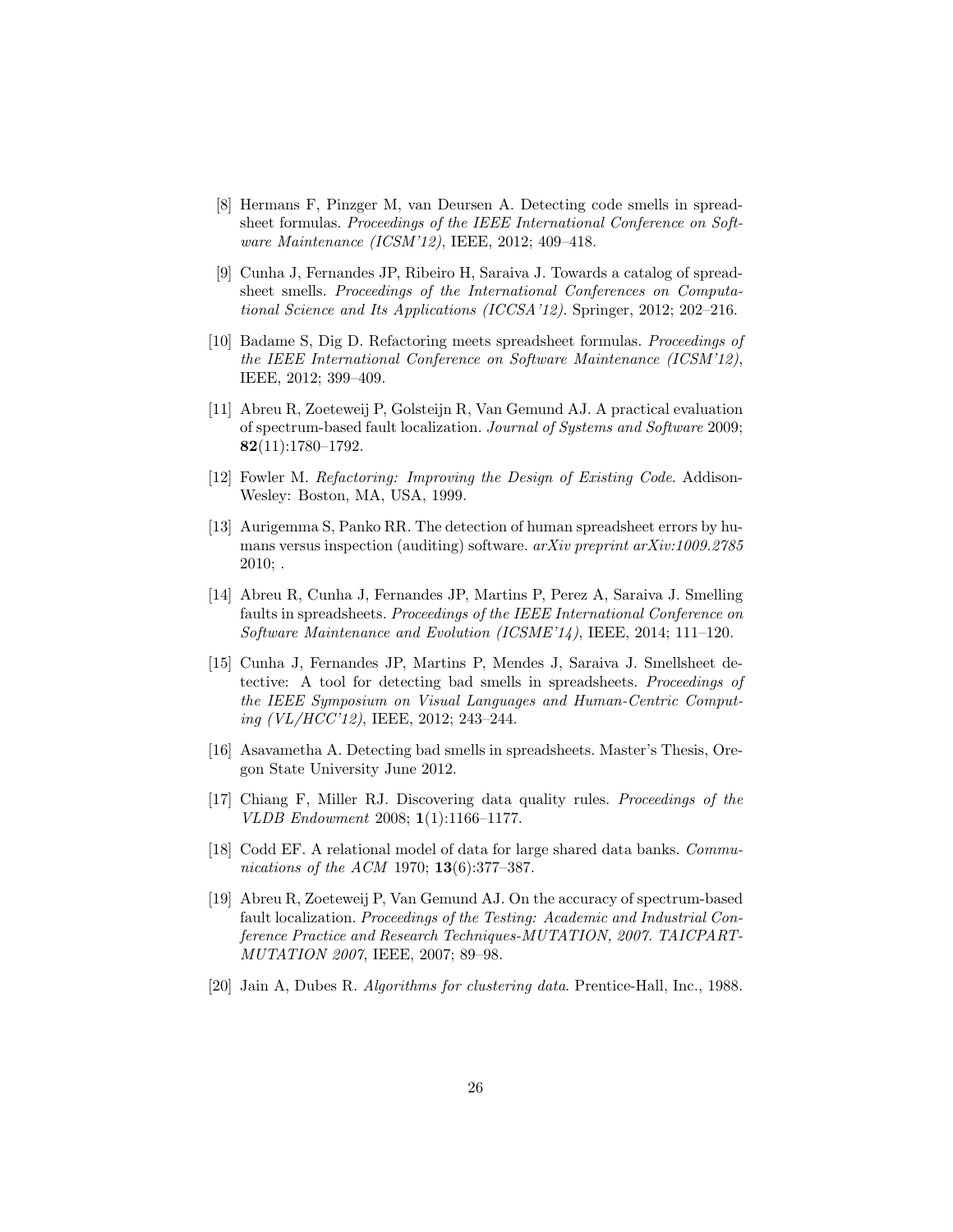- [21] Abreu R, Zoeteweij P, Van Gemund AJ. An evaluation of similarity coefficients for software fault localization. Proceedings of the IEEE Pacific Rim International Symposium on Dependable Computing (PRDC'06), IEEE, 2006; 39–46.
- [22] Lucia L, Lo D, Jiang L, Thung F, Budi A. Extended comprehensive study of association measures for fault localization. Journal of Software: Evolution and Process 2014; 26(2):172–219.
- [23] da Silva Meyer A, Franco Farcia AA, Pereira de Souza A. Comparison of similarity coefficients used for cluster analysis with dominant markers in maize (Zea mays L). Genetics and Molecular Biology 2004;  $27(1):83-91$ .
- [24] Hofer B, Perez A, Abreu R, Wotawa F. On the empirical evaluation of similarity coefficients for spreadsheets fault localization. Automated Software Engineering 2014; :1–28.
- [25] Hofer B. Spectrum-based fault localization for spreadsheets: Influence of correct output cells on the fault localization quality. Proceedings of the IEEE International Symposium on Software Reliability Engineering Workshops (ISSREW'14), 2014; 263–268, doi:10.1109/ISSREW.2014.100.
- [26] Abreu R, Cunha J, Fernandes JP, Martins P, Perez A, Saraiva J. FaultySheet detective: When smells meet fault localization. Proceedings of the IEEE International Conference on Software Maintenance and Evolution  $(ICSME'14)$ , vol. 14, 2014.
- [27] Hermans F, Murphy-Hill E. Enron's spreadsheets and related emails: A dataset and analysis. Proceedings of the International Conference on Software Engineering (ICSE'15) (to appear). Firenze, Italy, May 2015;.
- [28] Powell SG, Baker KR. The Art of Modeling with Spreadsheets. John Wiley & Sons, Inc.: New York, NY, USA, 2003.
- [29] Bregar A. Complexity metrics for spreadsheet models. arXiv preprint arXiv:0802.3895 2008; .
- [30] Hodnigg K, Mittermeir RT. Metrics-based spreadsheet visualization: Support for focused maintenance.  $arXiv$  preprint  $arXiv:0809.3009$  2008; .
- [31] Hermans F, Sedee B, Pinzger M, Deursen Av. Data clone detection and visualization in spreadsheets. Proceedings of the International Conference on Software Engineering (ICSE'13), IEEE Press, 2013; 292–301.
- [32] Dou W, Cheung SC, Wei J. Is spreadsheet ambiguity harmful? detecting and repairing spreadsheet smells due to ambiguous computation. Proceedings of the International Conference on Software Engineering (ICSE'14), ACM, 2014; 848–858.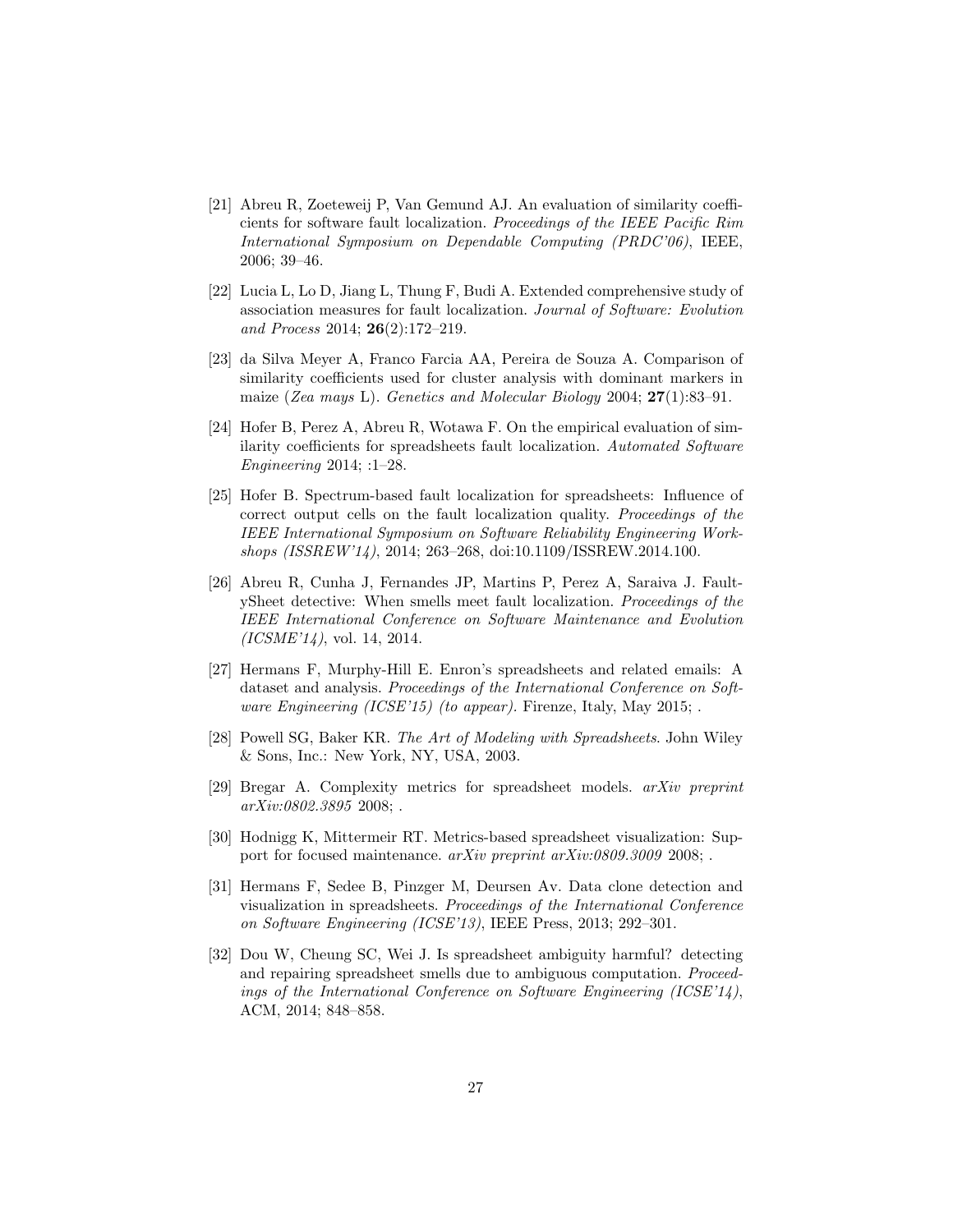- [33] Abraham R, Erwig M. Goaldebug: A spreadsheet debugger for end users. Proceedings of the International Conference on Software Engineering (ICSE'07), IEEE Computer Society, 2007; 251–260.
- [34] Barowy DW, Gochev D, Berger ED. Checkcell: data debugging for spreadsheets. Proceedings of the ACM International Conference on Object Oriented Programming Systems Languages  $\mathcal{B}$  Applications (OOPSLA'14), ACM, 2014; 507–523.
- [35] Kulesz D, Scheurich J, Beck F. Integrating anomaly diagnosis techniques into spreadsheet environments. In PRoceedings of the IEEE Working Conference on Software Visualization (VISSOFT'14), IEEE, 2014; 11–19.
- [36] Hofer B, Abreu R, Perez A, Wotawa F. Generation of relevant spreadsheet repair candidates. Proceedings of the European Conference on Artificial Intelligence (ECAI'14), 2014; 1027–1028.
- [37] Hofer B, Wotawa F. Why does my spreadsheet compute wrong values? Proceedings of the IEEE 25th International Symposium on Software Reliability Engineering (ISSRE), IEEE, 2014; 112–121.
- [38] Hofer B, Wotawa F. Mutation-based spreadsheet debugging. Proceedings of the IEEE International Symposium on Software Reliability Engineering Workshops (ISSREW'13), 2013; 132–137.
- [39] Abraham R, Erwig M. Header and unit inference for spreadsheets through spatial analyses. Proceedings of the IEEE Symposium on Software Visualization (VISSOFT'04), IEEE, 2004; 165–172.
- [40] Ahmad Y, Antoniu T, Goldwater S, Krishnamurthi S. A type system for statically detecting spreadsheet errors. Proceedings of the IEEE International Conference on Automated Software Engineering (ASE'03), IEEE, 2003; 174–183.
- [41] Erwig M, Burnett M. Adding apples and oranges. Practical Aspects of Declarative Languages. Springer, 2002; 173–191.
- [42] Abreu R, Riboira A, Wotawa F. Debugging spreadsheets: a csp-based approach. Proceedings of the IEEE International Symposium on Software Reliability Engineering Workshops (ISSREW'13), IEEE, 2012; 159–164.
- [43] Abreu R, Hofer B, Perez A, Wotawa F. Using constraints to diagnose faulty spreadsheets. Software Quality Journal 2014; :1–26.
- [44] Jannach D, Baharloo A, Williamson D. Toward an integrated framework for declarative and interactive spreadsheet debugging. Proceedings of the 8th International Conference on Evaluation of Novel Approaches to Software Engineering (ENASE'13), 2013; 117–124.